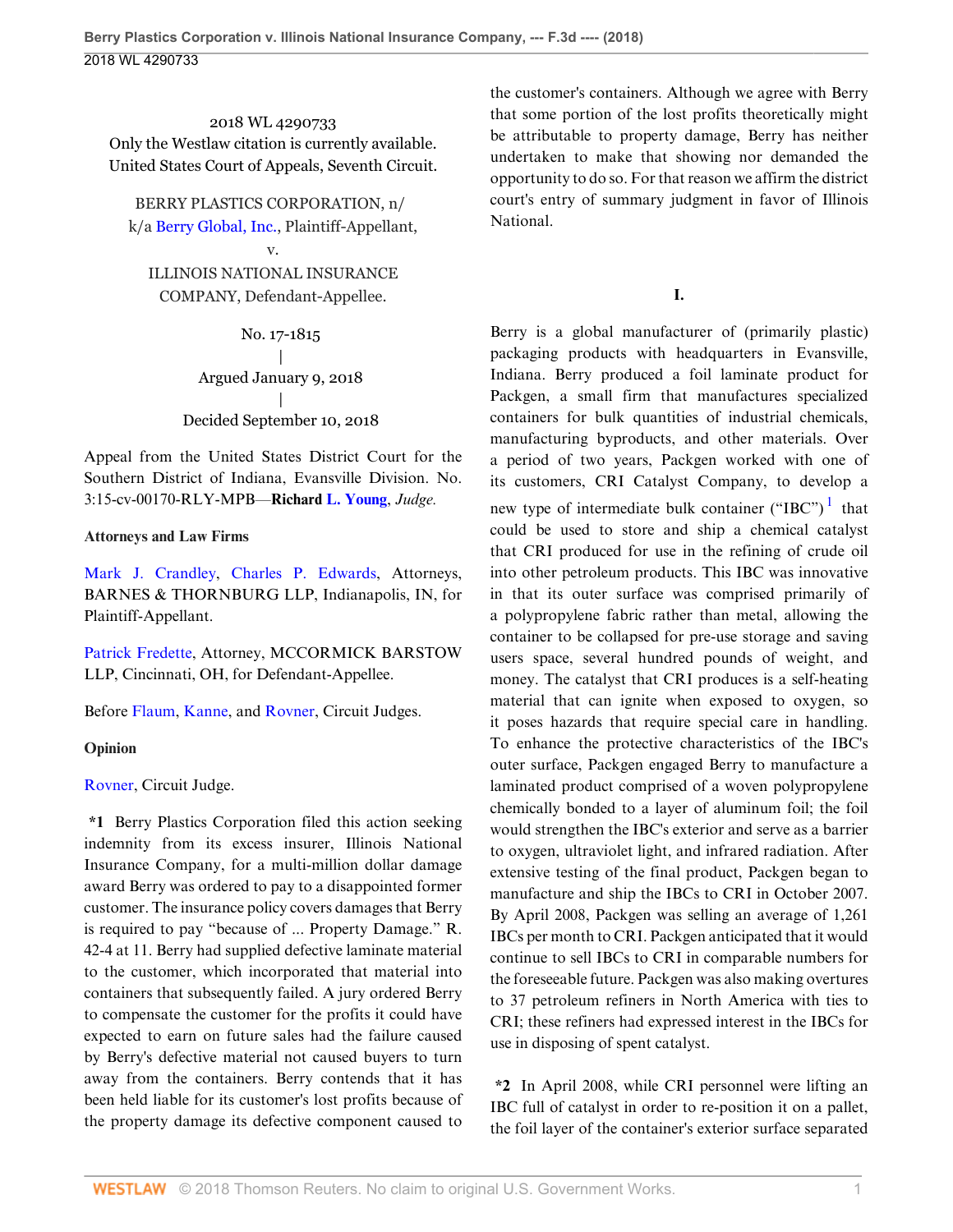from the polypropylene, causing the outer portion of the container to come apart and expose the interior lining. Several other failures of the foil laminate followed in short order, some resulting in fires when the catalyst within the containers was exposed to air. Packgen was notified of the failures and determined through its own testing that the large roll of foil laminate that Berry had delivered to Packgen in January 2008, and which Packgen had used to produce some 2,000 IBCs since that time, was defective. Although Packgen believed it could correct the problem either by eliminating the foil laminate as a component of the containers or turning to another vendor for the foil laminate, the damage had already been done: CRI canceled all pending orders for the IBCs, destroyed the IBCs that Packgen had already shipped to it, and refused to pay Packgen for those containers. Word of the product's failure reached the oil refineries that had expressed interest in purchasing IBCs, and they made no purchases from Packgen.

Packgen sued Berry in Maine (where the suit was removed from state to federal court) on theories of breach of contract, breach of express warranty, breach of implied warranty for a particular purpose, and breach of implied warranty of merchantability,  $\frac{2}{3}$  $\frac{2}{3}$  $\frac{2}{3}$  all based on the failure of Berry's foil laminate product. The jury found in Packgen's favor on each of these claims, and pursuant to instructions which directed it to compensate Packgen for the foreseeable losses (actual, incidental, and consequential) stemming from Berry's breaches of contract and warranties (R. 55-4 at 10–11, 13–15) awarded Packgen the full \$7.2 million that it had sought in damages. The jury did not itemize its damage award, but the award was obviously based on the testimony of Mark Filler, Packgen's expert on damages, who put the company's out-of-pocket costs (including unpaid invoices

for IBCs that had already been shipped to  $CRI<sup>3</sup>$  $CRI<sup>3</sup>$  $CRI<sup>3</sup>$ ) at \$643,039.30, and its future lost profits at \$6,563,607.00 (producing the total of approximately \$7.2 million). To arrive at the latter figure, Filler assumed that, had the foil laminate not caused the IBCs to fail, CRI would have continued to sell the containers to CRI at the April 2008 level for the full 10-year expanse of his projections, yielding profits to Packgen of \$4,606,405.00. Filler also assumed that Packgen would have made more modest sales of the IBCs to some petroleum refiners over the same 10-year period, yielding profits of \$1,957,202.00. The Court of Appeals for the First Circuit subsequently affirmed the judgment in favor of Packgen. *[Packgen v.](http://www.westlaw.com/Link/Document/FullText?findType=Y&serNum=2040866806&pubNum=0000506&originatingDoc=Ia5a48e10b53111e8b93ad6f77bf99296&refType=RP&originationContext=document&vr=3.0&rs=cblt1.0&transitionType=DocumentItem&contextData=(sc.UserEnteredCitation)) Berry Plastics Corp.*[, 847 F.3d 80 \(1st Cir. 2017\).](http://www.westlaw.com/Link/Document/FullText?findType=Y&serNum=2040866806&pubNum=0000506&originatingDoc=Ia5a48e10b53111e8b93ad6f77bf99296&refType=RP&originationContext=document&vr=3.0&rs=cblt1.0&transitionType=DocumentItem&contextData=(sc.UserEnteredCitation))

<span id="page-1-2"></span>Berry demanded that Illinois National indemnify it for all but the first \$1 million of the award—which Berry's primary liability insurer, Federal Insurance Company, has agreed to cover—but Illinois National refused, prompting Berry to file suit. The \$25 million liability policy issued to Berry obliged Illinois National to "pay on behalf of [Berry] those sums in excess of the Retained Limit [*i.e.*, the \$1 million covered by the Federal policy] that [Berry] becomes legally obligated to pay as damages by reason of liability imposed by law because of ... Property Damage ... to which this Insurance applies...." R. 42-4 at 11. The policy in turn defines "property damage" to include both "physical injury to tangible property, including all resulting loss of use of that property" and "loss of use of tangible property that is not physically injured." R. [4](#page-11-3)2-4 at  $33.4$  Illinois National took the position that because the entirety of the \$6.2 million for which Berry was seeking indemnification from Illinois National represented Packgen's lost profits on IBCs that had yet to be ordered and manufactured, there was no property damage for which it had the duty under the policy to indemnify Berry. Berry, on the other hand, contended that the entirety of the damages it had been ordered to pay Packgen, including future lost profits, were "because of" the property damage Berry's defective foil laminate product had caused to Packgen's failed IBCs. Berry sought a declaration of Illinois National's obligation to indemnify it; it also asserted claims for breach of contract and bad faith based on Illinois National's refusal to do so.

<span id="page-1-1"></span><span id="page-1-0"></span>**\*3** On the parties' cross-motions for summary judgment, the district court entered judgment in favor of Illinois National. *[Berry Plastics Corp. v. Ill. Nat'l Ins. Co.](http://www.westlaw.com/Link/Document/FullText?findType=Y&serNum=2041289483&pubNum=0007903&originatingDoc=Ia5a48e10b53111e8b93ad6f77bf99296&refType=RP&originationContext=document&vr=3.0&rs=cblt1.0&transitionType=DocumentItem&contextData=(sc.UserEnteredCitation))*, [244 F.Supp.3d 839 \(S.D. Ind. 2017\)](http://www.westlaw.com/Link/Document/FullText?findType=Y&serNum=2041289483&pubNum=0007903&originatingDoc=Ia5a48e10b53111e8b93ad6f77bf99296&refType=RP&originationContext=document&vr=3.0&rs=cblt1.0&transitionType=DocumentItem&contextData=(sc.UserEnteredCitation)). The court in the first instance rejected Berry's contention that collateral estoppel barred Illinois National, which had declined to participate in Berry's defense at the *[Packgen](http://www.westlaw.com/Link/Document/FullText?findType=Y&serNum=2040866806&pubNum=0000506&originatingDoc=Ia5a48e10b53111e8b93ad6f77bf99296&refType=RP&originationContext=document&vr=3.0&rs=cblt1.0&transitionType=DocumentItem&contextData=(sc.UserEnteredCitation))* trial, from relitigating the nature and extent of the damages resulting from the failure of Berry's product. The court noted, *inter alia*, that the jury in the *[Packgen](http://www.westlaw.com/Link/Document/FullText?findType=Y&serNum=2040866806&pubNum=0000506&originatingDoc=Ia5a48e10b53111e8b93ad6f77bf99296&refType=RP&originationContext=document&vr=3.0&rs=cblt1.0&transitionType=DocumentItem&contextData=(sc.UserEnteredCitation))* suit had not been called upon to determine whether and to what extent Packgen's future lost profits were "because of" property damage, which is the question determinative of Illinois National's duty to indemnify Berry. *Id.* [at 846–47](http://www.westlaw.com/Link/Document/FullText?findType=Y&serNum=2041289483&pubNum=0007903&originatingDoc=Ia5a48e10b53111e8b93ad6f77bf99296&refType=RP&fi=co_pp_sp_7903_846&originationContext=document&vr=3.0&rs=cblt1.0&transitionType=DocumentItem&contextData=(sc.UserEnteredCitation)#co_pp_sp_7903_846).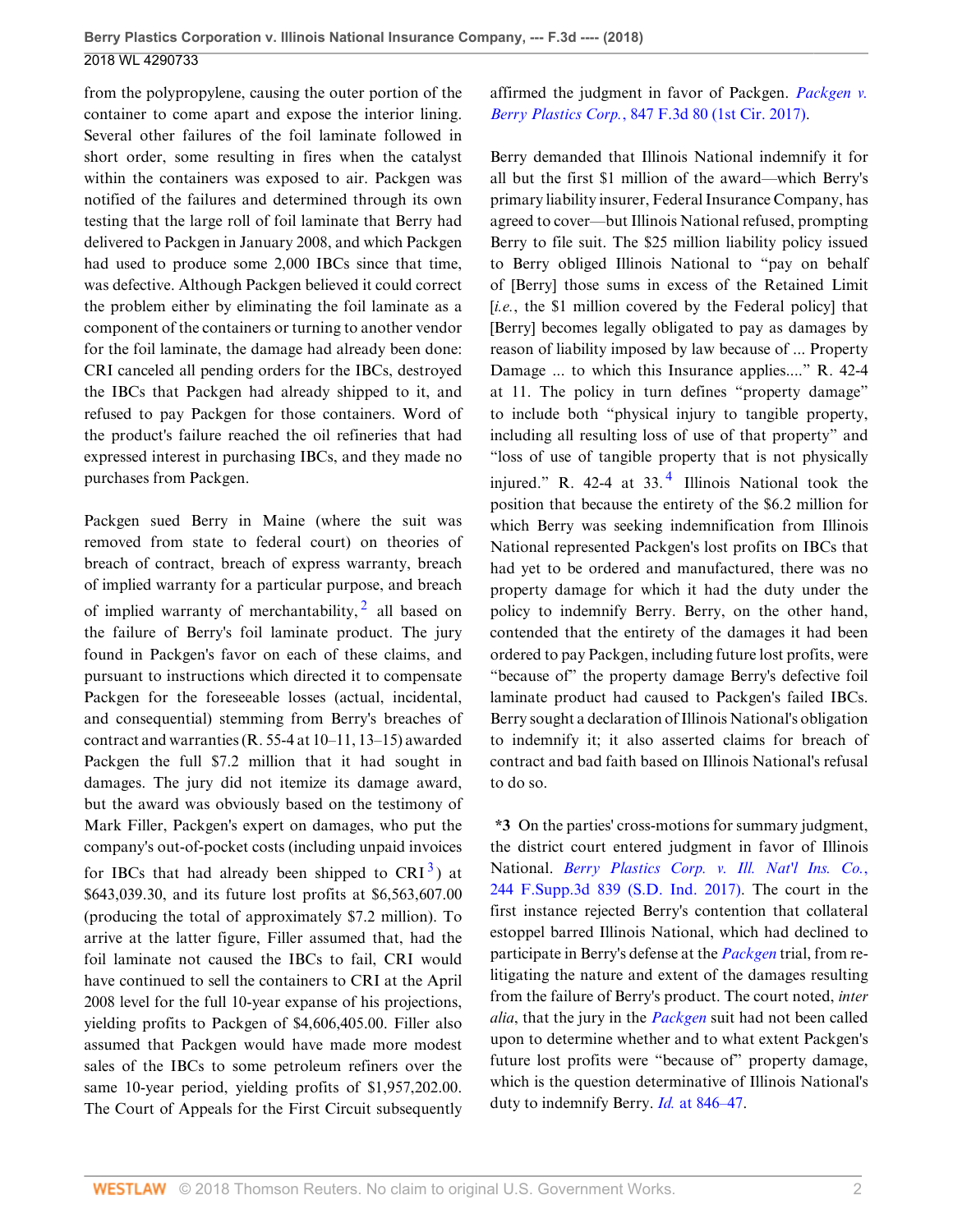As to that issue, there was no Indiana case law on point, and so the court was required to predict how the Indiana Supreme Court would resolve the question. Upon surveying the case law from other jurisdictions, the district court concluded that "damages for lost profits are not covered as 'damages because of ... Property Damage' unless they are a measure of the actual physical injury to tangible property or for the loss of use of that property." *Id.* [at 849.](http://www.westlaw.com/Link/Document/FullText?findType=Y&serNum=2041289483&pubNum=0007903&originatingDoc=Ia5a48e10b53111e8b93ad6f77bf99296&refType=RP&fi=co_pp_sp_7903_849&originationContext=document&vr=3.0&rs=cblt1.0&transitionType=DocumentItem&contextData=(sc.UserEnteredCitation)#co_pp_sp_7903_849) The profits that Packgen lost on future sales of its IBCs did not constitute such a measure of physical injury or loss of property. Accordingly, the court was convinced that the Indiana Supreme Court would conclude that Illinois National had no duty to indemnify Berry for those lost profits. *Id.* [at 849–50](http://www.westlaw.com/Link/Document/FullText?findType=Y&serNum=2041289483&pubNum=0007903&originatingDoc=Ia5a48e10b53111e8b93ad6f77bf99296&refType=RP&fi=co_pp_sp_7903_849&originationContext=document&vr=3.0&rs=cblt1.0&transitionType=DocumentItem&contextData=(sc.UserEnteredCitation)#co_pp_sp_7903_849). The court went on to reject Berry's contention that the policy language was ambiguous in this respect and as such should be construed in its favor. "[T]he court finds the language of the Policy to unambiguously provide for damages arising from the physical damage to tangible property. Lost future profits arising from sales not yet made are not causally related to physical property damage." *[Id.](http://www.westlaw.com/Link/Document/FullText?findType=Y&serNum=2041289483&pubNum=0007903&originatingDoc=Ia5a48e10b53111e8b93ad6f77bf99296&refType=RP&fi=co_pp_sp_7903_850&originationContext=document&vr=3.0&rs=cblt1.0&transitionType=DocumentItem&contextData=(sc.UserEnteredCitation)#co_pp_sp_7903_850)* [at 850](http://www.westlaw.com/Link/Document/FullText?findType=Y&serNum=2041289483&pubNum=0007903&originatingDoc=Ia5a48e10b53111e8b93ad6f77bf99296&refType=RP&fi=co_pp_sp_7903_850&originationContext=document&vr=3.0&rs=cblt1.0&transitionType=DocumentItem&contextData=(sc.UserEnteredCitation)#co_pp_sp_7903_850). Given that conclusion, the court also determined that Illinois National had not breached a contractual obligation to indemnify Berry. *Id.* [at 851.](http://www.westlaw.com/Link/Document/FullText?findType=Y&serNum=2041289483&pubNum=0007903&originatingDoc=Ia5a48e10b53111e8b93ad6f77bf99296&refType=RP&fi=co_pp_sp_7903_851&originationContext=document&vr=3.0&rs=cblt1.0&transitionType=DocumentItem&contextData=(sc.UserEnteredCitation)#co_pp_sp_7903_851)

Finally, as to the bad faith claim, the court concluded that because Illinois National was correct in its assessment that it had no duty to indemnify Berry for Packgen's lost profits on future sales, the insurance company had been within its rights to decline to participate in (*i.e.* contribute money to) pre-trial settlement negotiations; there was otherwise no evidence of "ill motive" on the part of Illinois National. *Id.* [at 852.](http://www.westlaw.com/Link/Document/FullText?findType=Y&serNum=2041289483&pubNum=0007903&originatingDoc=Ia5a48e10b53111e8b93ad6f77bf99296&refType=RP&fi=co_pp_sp_7903_852&originationContext=document&vr=3.0&rs=cblt1.0&transitionType=DocumentItem&contextData=(sc.UserEnteredCitation)#co_pp_sp_7903_852)

### **II.**

Berry contends that the district court erred in construing the language of the Illinois National insurance policy to exclude coverage for lost future profits. Looking to a line of case law that attributes a broad causal meaning to "because of" and treats all consequential damages resulting from property damage to be liability incurred because of property damage, Berry argues that Packgen's lost profits on future sales of its IBCs necessarily are because of the damage Berry's defective foil caused to the completed IBCs sold to CRI. Berry therefore insists that the policy requires Illinois National to indemnify it for the entirety of the judgment against it over and above the \$1 million covered by Federal. Berry also argues briefly that the district court was premature in granting summary judgment to Illinois National on the bad faith claim, as the parties had not yet completed discovery that, in Berry's view, was relevant to that claim.

## **A.**

Indiana law guides our analysis of Berry's claims in this diversity suit. Indiana courts construe the terms of insurance policies employing the same rules they apply to other contracts. *E.g.*, *[Erie Indem. Co. v. Estate of](http://www.westlaw.com/Link/Document/FullText?findType=Y&serNum=2044763076&pubNum=0007902&originatingDoc=Ia5a48e10b53111e8b93ad6f77bf99296&refType=RP&fi=co_pp_sp_7902_630&originationContext=document&vr=3.0&rs=cblt1.0&transitionType=DocumentItem&contextData=(sc.UserEnteredCitation)#co_pp_sp_7902_630) Harris by Harris*[, 99 N.E.3d 625, 630 \(Ind. 2018\)](http://www.westlaw.com/Link/Document/FullText?findType=Y&serNum=2044763076&pubNum=0007902&originatingDoc=Ia5a48e10b53111e8b93ad6f77bf99296&refType=RP&fi=co_pp_sp_7902_630&originationContext=document&vr=3.0&rs=cblt1.0&transitionType=DocumentItem&contextData=(sc.UserEnteredCitation)#co_pp_sp_7902_630). The language is interpreted from the perspective of an ordinary policyholder of average intelligence. *E.g.*, *[Bradshaw v.](http://www.westlaw.com/Link/Document/FullText?findType=Y&serNum=2020272253&pubNum=0000578&originatingDoc=Ia5a48e10b53111e8b93ad6f77bf99296&refType=RP&fi=co_pp_sp_578_166&originationContext=document&vr=3.0&rs=cblt1.0&transitionType=DocumentItem&contextData=(sc.UserEnteredCitation)#co_pp_sp_578_166) Chandler*[, 916 N.E.2d 163, 166 \(Ind. 2009\).](http://www.westlaw.com/Link/Document/FullText?findType=Y&serNum=2020272253&pubNum=0000578&originatingDoc=Ia5a48e10b53111e8b93ad6f77bf99296&refType=RP&fi=co_pp_sp_578_166&originationContext=document&vr=3.0&rs=cblt1.0&transitionType=DocumentItem&contextData=(sc.UserEnteredCitation)#co_pp_sp_578_166) If reasonably intelligent persons could differ as to the meaning of a policy term, then it will be deemed ambiguous, *[id.](http://www.westlaw.com/Link/Document/FullText?findType=Y&serNum=2020272253&pubNum=0000578&originatingDoc=Ia5a48e10b53111e8b93ad6f77bf99296&refType=RP&originationContext=document&vr=3.0&rs=cblt1.0&transitionType=DocumentItem&contextData=(sc.UserEnteredCitation))*, and construed against the insurer, *[Wagner v. Yates](http://www.westlaw.com/Link/Document/FullText?findType=Y&serNum=2019751183&pubNum=0000578&originatingDoc=Ia5a48e10b53111e8b93ad6f77bf99296&refType=RP&fi=co_pp_sp_578_811&originationContext=document&vr=3.0&rs=cblt1.0&transitionType=DocumentItem&contextData=(sc.UserEnteredCitation)#co_pp_sp_578_811)*, 912 [N.E.2d 805, 811 \(Ind. 2009\)](http://www.westlaw.com/Link/Document/FullText?findType=Y&serNum=2019751183&pubNum=0000578&originatingDoc=Ia5a48e10b53111e8b93ad6f77bf99296&refType=RP&fi=co_pp_sp_578_811&originationContext=document&vr=3.0&rs=cblt1.0&transitionType=DocumentItem&contextData=(sc.UserEnteredCitation)#co_pp_sp_578_811). If, on the other hand, the terms are clear, a court will give them their plain and ordinary meaning. *Id.* [at 810–11.](http://www.westlaw.com/Link/Document/FullText?findType=Y&serNum=2019751183&pubNum=0000578&originatingDoc=Ia5a48e10b53111e8b93ad6f77bf99296&refType=RP&fi=co_pp_sp_578_810&originationContext=document&vr=3.0&rs=cblt1.0&transitionType=DocumentItem&contextData=(sc.UserEnteredCitation)#co_pp_sp_578_810)

**\*4** An insured has the burden of demonstrating that its claim is covered under the policy terms, whereas the insurer has the burden of showing that an otherwisecovered claim is barred by an exclusion in the policy. *[Telamon Corp. v. Charter Oak Fire Ins. Co.](http://www.westlaw.com/Link/Document/FullText?findType=Y&serNum=2041196328&pubNum=0000506&originatingDoc=Ia5a48e10b53111e8b93ad6f77bf99296&refType=RP&fi=co_pp_sp_506_869&originationContext=document&vr=3.0&rs=cblt1.0&transitionType=DocumentItem&contextData=(sc.UserEnteredCitation)#co_pp_sp_506_869)*, 850 F.3d [866, 869 \(7th Cir. 2017\)](http://www.westlaw.com/Link/Document/FullText?findType=Y&serNum=2041196328&pubNum=0000506&originatingDoc=Ia5a48e10b53111e8b93ad6f77bf99296&refType=RP&fi=co_pp_sp_506_869&originationContext=document&vr=3.0&rs=cblt1.0&transitionType=DocumentItem&contextData=(sc.UserEnteredCitation)#co_pp_sp_506_869) (Indiana law) (collecting cases). By the terms of its policy, Illinois National agreed to indemnify Berry for damages it is required to pay "because of" property damage. There is no dispute that property damage occurred: when Berry's laminate product failed, a number of IBCs came apart and any other IBCs assembled with the same defective laminate were rendered useless. [244 F.Supp.3d at 845](http://www.westlaw.com/Link/Document/FullText?findType=Y&serNum=2041289483&pubNum=0007903&originatingDoc=Ia5a48e10b53111e8b93ad6f77bf99296&refType=RP&fi=co_pp_sp_7903_845&originationContext=document&vr=3.0&rs=cblt1.0&transitionType=DocumentItem&contextData=(sc.UserEnteredCitation)#co_pp_sp_7903_845). Berry thus bears the burden of showing that Packgen's lost profits—for which the jury required Berry to reimburse Packgen—occurred "because of" that property damage. The Indiana Supreme Court has not yet decided under what circumstances, if any, future lost profits may be said to have occurred "because of" property damage caused by a manufacturer's defective product, for purposes of liability coverage. Our role, then, is to decide that question in the manner that we predict the Indiana Supreme Court would do so. *E.g.*, *[Sutula-Johnson](http://www.westlaw.com/Link/Document/FullText?findType=Y&serNum=2044804744&pubNum=0000506&originatingDoc=Ia5a48e10b53111e8b93ad6f77bf99296&refType=RP&fi=co_pp_sp_506_971&originationContext=document&vr=3.0&rs=cblt1.0&transitionType=DocumentItem&contextData=(sc.UserEnteredCitation)#co_pp_sp_506_971) v. Office Depot, Inc.*[, 893 F.3d 967, 971 \(7th Cir. 2018\)](http://www.westlaw.com/Link/Document/FullText?findType=Y&serNum=2044804744&pubNum=0000506&originatingDoc=Ia5a48e10b53111e8b93ad6f77bf99296&refType=RP&fi=co_pp_sp_506_971&originationContext=document&vr=3.0&rs=cblt1.0&transitionType=DocumentItem&contextData=(sc.UserEnteredCitation)#co_pp_sp_506_971).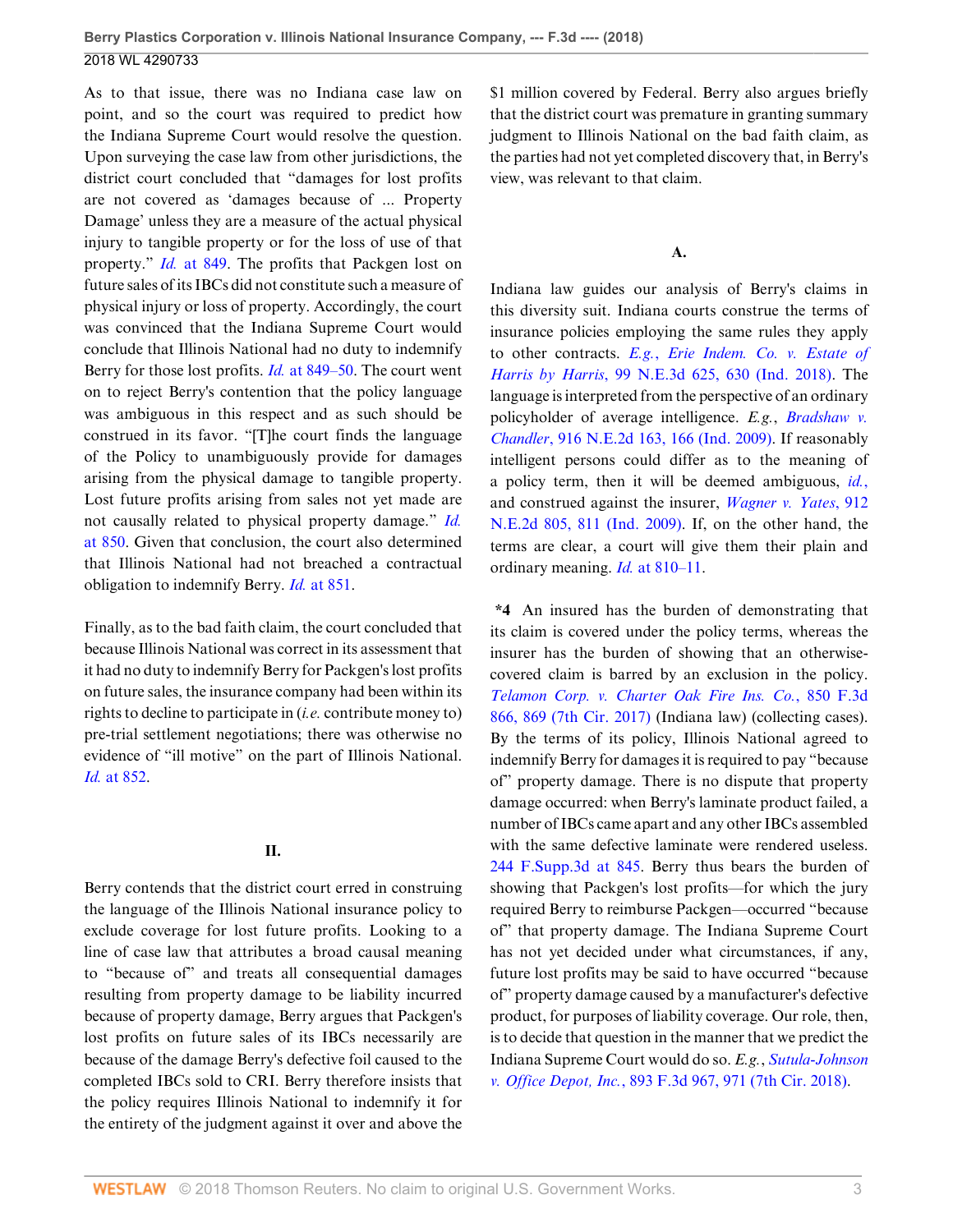**B.**

To make an obvious point first, lost profits are a form of business loss and as such are not the type of injury that the ordinary commercial general liability policy insures against. What an insurer like Illinois National undertakes to insure against in such a policy is property damage or bodily injury that results from the manufacturer's product after it leaves the manufacturer's hands, which represents a distinctly different form of risk from the disappointed commercial expectations of the manufacturer's customer. *See [T.R. Bulger, Inc. v.](http://www.westlaw.com/Link/Document/FullText?findType=Y&serNum=2018243481&pubNum=0000578&originatingDoc=Ia5a48e10b53111e8b93ad6f77bf99296&refType=RP&fi=co_pp_sp_578_1115&originationContext=document&vr=3.0&rs=cblt1.0&transitionType=DocumentItem&contextData=(sc.UserEnteredCitation)#co_pp_sp_578_1115) Ind. Ins. Co.*[, 901 N.E.2d 1110, 1115 \(Ind. App. 2009\)](http://www.westlaw.com/Link/Document/FullText?findType=Y&serNum=2018243481&pubNum=0000578&originatingDoc=Ia5a48e10b53111e8b93ad6f77bf99296&refType=RP&fi=co_pp_sp_578_1115&originationContext=document&vr=3.0&rs=cblt1.0&transitionType=DocumentItem&contextData=(sc.UserEnteredCitation)#co_pp_sp_578_1115); *[Weedo v. Stone-E-Brick, Inc.](http://www.westlaw.com/Link/Document/FullText?findType=Y&serNum=1979110144&pubNum=0000583&originatingDoc=Ia5a48e10b53111e8b93ad6f77bf99296&refType=RP&fi=co_pp_sp_583_791&originationContext=document&vr=3.0&rs=cblt1.0&transitionType=DocumentItem&contextData=(sc.UserEnteredCitation)#co_pp_sp_583_791)*, 81 N.J. 233, 405 A.2d 788, [791-92 \(1979\)](http://www.westlaw.com/Link/Document/FullText?findType=Y&serNum=1979110144&pubNum=0000583&originatingDoc=Ia5a48e10b53111e8b93ad6f77bf99296&refType=RP&fi=co_pp_sp_583_791&originationContext=document&vr=3.0&rs=cblt1.0&transitionType=DocumentItem&contextData=(sc.UserEnteredCitation)#co_pp_sp_583_791). A manufacturer's liability insurer is not insuring against the risk that a particular product may not perform as promised or may not meet the commercial expectations of the manufacturer's customers. Especially when a manufacturer has designed a product to meet the particular needs of one customer, the specifications the manufacturer has undertaken to meet, and the purposes its product are intended to serve, are matters of negotiation between the manufacturer and its customer; and the manufacturer's liability insurer stands at a remove from that relationship. *See [Wausau Underwriters Ins. v.](http://www.westlaw.com/Link/Document/FullText?findType=Y&serNum=2014713686&pubNum=0000506&originatingDoc=Ia5a48e10b53111e8b93ad6f77bf99296&refType=RP&fi=co_pp_sp_506_957&originationContext=document&vr=3.0&rs=cblt1.0&transitionType=DocumentItem&contextData=(sc.UserEnteredCitation)#co_pp_sp_506_957) United Plastics Grp., Inc.*[, 512 F.3d 953, 957–58 \(7th Cir.](http://www.westlaw.com/Link/Document/FullText?findType=Y&serNum=2014713686&pubNum=0000506&originatingDoc=Ia5a48e10b53111e8b93ad6f77bf99296&refType=RP&fi=co_pp_sp_506_957&originationContext=document&vr=3.0&rs=cblt1.0&transitionType=DocumentItem&contextData=(sc.UserEnteredCitation)#co_pp_sp_506_957) [2008\)](http://www.westlaw.com/Link/Document/FullText?findType=Y&serNum=2014713686&pubNum=0000506&originatingDoc=Ia5a48e10b53111e8b93ad6f77bf99296&refType=RP&fi=co_pp_sp_506_957&originationContext=document&vr=3.0&rs=cblt1.0&transitionType=DocumentItem&contextData=(sc.UserEnteredCitation)#co_pp_sp_506_957) (Illinois law) (citing *[Robins Dry Dock & Repair](http://www.westlaw.com/Link/Document/FullText?findType=Y&serNum=1927124285&pubNum=0000708&originatingDoc=Ia5a48e10b53111e8b93ad6f77bf99296&refType=RP&fi=co_pp_sp_708_135&originationContext=document&vr=3.0&rs=cblt1.0&transitionType=DocumentItem&contextData=(sc.UserEnteredCitation)#co_pp_sp_708_135) Co. v. Flint*[, 275 U.S. 303, 308–10, 48 S.Ct. 134, 135–](http://www.westlaw.com/Link/Document/FullText?findType=Y&serNum=1927124285&pubNum=0000708&originatingDoc=Ia5a48e10b53111e8b93ad6f77bf99296&refType=RP&fi=co_pp_sp_708_135&originationContext=document&vr=3.0&rs=cblt1.0&transitionType=DocumentItem&contextData=(sc.UserEnteredCitation)#co_pp_sp_708_135) [36, 72 L.Ed. 290 \(1927\)](http://www.westlaw.com/Link/Document/FullText?findType=Y&serNum=1927124285&pubNum=0000708&originatingDoc=Ia5a48e10b53111e8b93ad6f77bf99296&refType=RP&fi=co_pp_sp_708_135&originationContext=document&vr=3.0&rs=cblt1.0&transitionType=DocumentItem&contextData=(sc.UserEnteredCitation)#co_pp_sp_708_135) (Holmes, J.) ); *[T.R. Bulger](http://www.westlaw.com/Link/Document/FullText?findType=Y&serNum=2018243481&pubNum=0000578&originatingDoc=Ia5a48e10b53111e8b93ad6f77bf99296&refType=RP&fi=co_pp_sp_578_1115&originationContext=document&vr=3.0&rs=cblt1.0&transitionType=DocumentItem&contextData=(sc.UserEnteredCitation)#co_pp_sp_578_1115)*, [901 N.E.2d at 1115](http://www.westlaw.com/Link/Document/FullText?findType=Y&serNum=2018243481&pubNum=0000578&originatingDoc=Ia5a48e10b53111e8b93ad6f77bf99296&refType=RP&fi=co_pp_sp_578_1115&originationContext=document&vr=3.0&rs=cblt1.0&transitionType=DocumentItem&contextData=(sc.UserEnteredCitation)#co_pp_sp_578_1115); Roger C. Henderson, *Insurance Protection for Products Liability & Completed Operations —What Every Lawyer Should Know*, 50 NEB. L. REV. 415, 441 (1971). An insurance policy intended to backstop a manufacturer's warranties and contractual agreements would look quite different from a commercial general liability policy. *See [Am. Home Assur. Co. v. Libbey-Owens](http://www.westlaw.com/Link/Document/FullText?findType=Y&serNum=1986114047&pubNum=0000350&originatingDoc=Ia5a48e10b53111e8b93ad6f77bf99296&refType=RP&fi=co_pp_sp_350_27&originationContext=document&vr=3.0&rs=cblt1.0&transitionType=DocumentItem&contextData=(sc.UserEnteredCitation)#co_pp_sp_350_27) Ford Co.*[, 786 F.2d 22, 27–28 \(1st Cir. 1986\).](http://www.westlaw.com/Link/Document/FullText?findType=Y&serNum=1986114047&pubNum=0000350&originatingDoc=Ia5a48e10b53111e8b93ad6f77bf99296&refType=RP&fi=co_pp_sp_350_27&originationContext=document&vr=3.0&rs=cblt1.0&transitionType=DocumentItem&contextData=(sc.UserEnteredCitation)#co_pp_sp_350_27) To the extent such undertakings are insurable at all, *see [Wilder](http://www.westlaw.com/Link/Document/FullText?findType=Y&serNum=2026221663&pubNum=0000506&originatingDoc=Ia5a48e10b53111e8b93ad6f77bf99296&refType=RP&fi=co_pp_sp_506_805&originationContext=document&vr=3.0&rs=cblt1.0&transitionType=DocumentItem&contextData=(sc.UserEnteredCitation)#co_pp_sp_506_805) [Corp. of Del. v. Thompson Drainage & Levee Dist.](http://www.westlaw.com/Link/Document/FullText?findType=Y&serNum=2026221663&pubNum=0000506&originatingDoc=Ia5a48e10b53111e8b93ad6f77bf99296&refType=RP&fi=co_pp_sp_506_805&originationContext=document&vr=3.0&rs=cblt1.0&transitionType=DocumentItem&contextData=(sc.UserEnteredCitation)#co_pp_sp_506_805)*, 658 [F.3d 802, 805 \(7th Cir. 2011\)](http://www.westlaw.com/Link/Document/FullText?findType=Y&serNum=2026221663&pubNum=0000506&originatingDoc=Ia5a48e10b53111e8b93ad6f77bf99296&refType=RP&fi=co_pp_sp_506_805&originationContext=document&vr=3.0&rs=cblt1.0&transitionType=DocumentItem&contextData=(sc.UserEnteredCitation)#co_pp_sp_506_805) ("[o]ne generally can't insure against a breach of contract, because of moral hazard (the tendency of an insured to be less careful about preventing the harm insured against than if it were not insured)"), one might expect to see temporal limits on the insurer's liability for business losses resulting from product failures, not to mention the types of warranties or agreements (and whose commercial expectations) that are covered. <sup>[5](#page-11-4)</sup> Those sorts of terms are obviously missing from the standard

commercial general liability policy, which speaks in terms of property damage and bodily injury. Indeed, we note that Illinois National's policy expressly excludes from the scope of covered property damage "Property Damage to Your Product arising out of it or any part of it" and defines "Your Product" to include products manufactured or sold by Berry, as well as "warranties or representations made at any time with respect to the fitness, quality, durability, performance or use of Your Product." R. 42-4 at 16, 33–34. Those are classic business risk exclusions that would appear to exclude losses for which Berry is deemed liable because its product has not functioned as Berry assured its customer that it would perform. *See generally* 1 Peter J. Kalis, et al., POLICYHOLDERS' GUIDE TO THE LAW OF INSURANCE COVERAGE (Walters Kluwer), § 10.02 (updated through 2018). Thus, a customer's business losses, if they are recoverable at all under the manufacturer's liability policy, may be recovered only if they occur as a consequence of the property damage that the policy expressly covers. *See Wausau*[, 512 F.3d at 956–57.](http://www.westlaw.com/Link/Document/FullText?findType=Y&serNum=2014713686&pubNum=0000506&originatingDoc=Ia5a48e10b53111e8b93ad6f77bf99296&refType=RP&fi=co_pp_sp_506_956&originationContext=document&vr=3.0&rs=cblt1.0&transitionType=DocumentItem&contextData=(sc.UserEnteredCitation)#co_pp_sp_506_956)

**\*5** This principle has a familiar parallel in tort law, which in the ordinary case deems economic losses flowing from torts such as negligence to be unrecoverable, because the tortfeasor cannot be charged with notice of the consequences his tortious acts might have on his victim's commercial arrangements and expectations. *[JMB Mfg.,](http://www.westlaw.com/Link/Document/FullText?findType=Y&serNum=2036945717&pubNum=0000506&originatingDoc=Ia5a48e10b53111e8b93ad6f77bf99296&refType=RP&fi=co_pp_sp_506_785&originationContext=document&vr=3.0&rs=cblt1.0&transitionType=DocumentItem&contextData=(sc.UserEnteredCitation)#co_pp_sp_506_785) Inc. v. Child Craft, LLC*[, 799 F.3d 780, 785 \(7th Cir.](http://www.westlaw.com/Link/Document/FullText?findType=Y&serNum=2036945717&pubNum=0000506&originatingDoc=Ia5a48e10b53111e8b93ad6f77bf99296&refType=RP&fi=co_pp_sp_506_785&originationContext=document&vr=3.0&rs=cblt1.0&transitionType=DocumentItem&contextData=(sc.UserEnteredCitation)#co_pp_sp_506_785) [2015\)](http://www.westlaw.com/Link/Document/FullText?findType=Y&serNum=2036945717&pubNum=0000506&originatingDoc=Ia5a48e10b53111e8b93ad6f77bf99296&refType=RP&fi=co_pp_sp_506_785&originationContext=document&vr=3.0&rs=cblt1.0&transitionType=DocumentItem&contextData=(sc.UserEnteredCitation)#co_pp_sp_506_785) (Indiana law); *Wausau*[, 512 F.3d at 957–58](http://www.westlaw.com/Link/Document/FullText?findType=Y&serNum=2014713686&pubNum=0000506&originatingDoc=Ia5a48e10b53111e8b93ad6f77bf99296&refType=RP&fi=co_pp_sp_506_957&originationContext=document&vr=3.0&rs=cblt1.0&transitionType=DocumentItem&contextData=(sc.UserEnteredCitation)#co_pp_sp_506_957); *see also [Indianapolis-Marion Cnty. Pub. Library v. Charlier](http://www.westlaw.com/Link/Document/FullText?findType=Y&serNum=2022422051&pubNum=0000578&originatingDoc=Ia5a48e10b53111e8b93ad6f77bf99296&refType=RP&fi=co_pp_sp_578_729&originationContext=document&vr=3.0&rs=cblt1.0&transitionType=DocumentItem&contextData=(sc.UserEnteredCitation)#co_pp_sp_578_729) Clark & Linard, P.C.*[, 929 N.E.2d 722, 729–30 \(Ind. 2010\)](http://www.westlaw.com/Link/Document/FullText?findType=Y&serNum=2022422051&pubNum=0000578&originatingDoc=Ia5a48e10b53111e8b93ad6f77bf99296&refType=RP&fi=co_pp_sp_578_729&originationContext=document&vr=3.0&rs=cblt1.0&transitionType=DocumentItem&contextData=(sc.UserEnteredCitation)#co_pp_sp_578_729); *Gunkel v. Renovations, Inc.*[, 822 N.E.2d 150, 152–56 \(Ind.](http://www.westlaw.com/Link/Document/FullText?findType=Y&serNum=2006167753&pubNum=0000578&originatingDoc=Ia5a48e10b53111e8b93ad6f77bf99296&refType=RP&fi=co_pp_sp_578_152&originationContext=document&vr=3.0&rs=cblt1.0&transitionType=DocumentItem&contextData=(sc.UserEnteredCitation)#co_pp_sp_578_152) [2005\)](http://www.westlaw.com/Link/Document/FullText?findType=Y&serNum=2006167753&pubNum=0000578&originatingDoc=Ia5a48e10b53111e8b93ad6f77bf99296&refType=RP&fi=co_pp_sp_578_152&originationContext=document&vr=3.0&rs=cblt1.0&transitionType=DocumentItem&contextData=(sc.UserEnteredCitation)#co_pp_sp_578_152); *[Progressive Ins. Co. v. Gen. Motors Corp.](http://www.westlaw.com/Link/Document/FullText?findType=Y&serNum=2001485907&pubNum=0000578&originatingDoc=Ia5a48e10b53111e8b93ad6f77bf99296&refType=RP&fi=co_pp_sp_578_487&originationContext=document&vr=3.0&rs=cblt1.0&transitionType=DocumentItem&contextData=(sc.UserEnteredCitation)#co_pp_sp_578_487)*, 749 [N.E.2d 484, 487–90 \(Ind. 2001\)](http://www.westlaw.com/Link/Document/FullText?findType=Y&serNum=2001485907&pubNum=0000578&originatingDoc=Ia5a48e10b53111e8b93ad6f77bf99296&refType=RP&fi=co_pp_sp_578_487&originationContext=document&vr=3.0&rs=cblt1.0&transitionType=DocumentItem&contextData=(sc.UserEnteredCitation)#co_pp_sp_578_487); *[Reed v. Cent. Soya Co.](http://www.westlaw.com/Link/Document/FullText?findType=Y&serNum=1993181378&pubNum=0000578&originatingDoc=Ia5a48e10b53111e8b93ad6f77bf99296&refType=RP&fi=co_pp_sp_578_1074&originationContext=document&vr=3.0&rs=cblt1.0&transitionType=DocumentItem&contextData=(sc.UserEnteredCitation)#co_pp_sp_578_1074)*, [621 N.E.2d 1069, 1074–75 \(Ind. 1993\),](http://www.westlaw.com/Link/Document/FullText?findType=Y&serNum=1993181378&pubNum=0000578&originatingDoc=Ia5a48e10b53111e8b93ad6f77bf99296&refType=RP&fi=co_pp_sp_578_1074&originationContext=document&vr=3.0&rs=cblt1.0&transitionType=DocumentItem&contextData=(sc.UserEnteredCitation)#co_pp_sp_578_1074) *modified in other respects on reh'g*, [644 N.E.2d 84 \(1994\)](http://www.westlaw.com/Link/Document/FullText?findType=Y&serNum=1994241989&pubNum=0000578&originatingDoc=Ia5a48e10b53111e8b93ad6f77bf99296&refType=RP&originationContext=document&vr=3.0&rs=cblt1.0&transitionType=DocumentItem&contextData=(sc.UserEnteredCitation)). A disappointed customer instead must resort to a claim for breach of warranty or breach of contract to recover for injuries to his goodwill or profit expectations—just as Packgen did in this case. *See Gunkel*[, 822 N.E.2d at 153;](http://www.westlaw.com/Link/Document/FullText?findType=Y&serNum=2006167753&pubNum=0000578&originatingDoc=Ia5a48e10b53111e8b93ad6f77bf99296&refType=RP&fi=co_pp_sp_578_153&originationContext=document&vr=3.0&rs=cblt1.0&transitionType=DocumentItem&contextData=(sc.UserEnteredCitation)#co_pp_sp_578_153) *[Progressive](http://www.westlaw.com/Link/Document/FullText?findType=Y&serNum=2001485907&pubNum=0000578&originatingDoc=Ia5a48e10b53111e8b93ad6f77bf99296&refType=RP&fi=co_pp_sp_578_489&originationContext=document&vr=3.0&rs=cblt1.0&transitionType=DocumentItem&contextData=(sc.UserEnteredCitation)#co_pp_sp_578_489)*, 749 [N.E.2d at 489](http://www.westlaw.com/Link/Document/FullText?findType=Y&serNum=2001485907&pubNum=0000578&originatingDoc=Ia5a48e10b53111e8b93ad6f77bf99296&refType=RP&fi=co_pp_sp_578_489&originationContext=document&vr=3.0&rs=cblt1.0&transitionType=DocumentItem&contextData=(sc.UserEnteredCitation)#co_pp_sp_578_489); *Reed*[, 621 N.E.2d at 1075;](http://www.westlaw.com/Link/Document/FullText?findType=Y&serNum=1993181378&pubNum=0000578&originatingDoc=Ia5a48e10b53111e8b93ad6f77bf99296&refType=RP&fi=co_pp_sp_578_1075&originationContext=document&vr=3.0&rs=cblt1.0&transitionType=DocumentItem&contextData=(sc.UserEnteredCitation)#co_pp_sp_578_1075) *[Thalheimer v.](http://www.westlaw.com/Link/Document/FullText?findType=Y&serNum=2028394152&pubNum=0000578&originatingDoc=Ia5a48e10b53111e8b93ad6f77bf99296&refType=RP&fi=co_pp_sp_578_1151&originationContext=document&vr=3.0&rs=cblt1.0&transitionType=DocumentItem&contextData=(sc.UserEnteredCitation)#co_pp_sp_578_1151) Halum*[, 973 N.E.2d 1145, 1151–52 \(Ind. App. 2012\).](http://www.westlaw.com/Link/Document/FullText?findType=Y&serNum=2028394152&pubNum=0000578&originatingDoc=Ia5a48e10b53111e8b93ad6f77bf99296&refType=RP&fi=co_pp_sp_578_1151&originationContext=document&vr=3.0&rs=cblt1.0&transitionType=DocumentItem&contextData=(sc.UserEnteredCitation)#co_pp_sp_578_1151) The exception to this rule is when the economic losses occur in conjunction with property damage or bodily injury. *Wausau*[, 512 F.3d at 956–57;](http://www.westlaw.com/Link/Document/FullText?findType=Y&serNum=2014713686&pubNum=0000506&originatingDoc=Ia5a48e10b53111e8b93ad6f77bf99296&refType=RP&fi=co_pp_sp_506_956&originationContext=document&vr=3.0&rs=cblt1.0&transitionType=DocumentItem&contextData=(sc.UserEnteredCitation)#co_pp_sp_506_956) *Reed*[, 621 N.E.2d at 1075.](http://www.westlaw.com/Link/Document/FullText?findType=Y&serNum=1993181378&pubNum=0000578&originatingDoc=Ia5a48e10b53111e8b93ad6f77bf99296&refType=RP&fi=co_pp_sp_578_1075&originationContext=document&vr=3.0&rs=cblt1.0&transitionType=DocumentItem&contextData=(sc.UserEnteredCitation)#co_pp_sp_578_1075)

<span id="page-3-0"></span>That said, we have in mind the central lesson of the Indiana Supreme Court's decision in *[Sheehan Const. Co.](http://www.westlaw.com/Link/Document/FullText?findType=Y&serNum=2023214145&pubNum=0000578&originatingDoc=Ia5a48e10b53111e8b93ad6f77bf99296&refType=RP&originationContext=document&vr=3.0&rs=cblt1.0&transitionType=DocumentItem&contextData=(sc.UserEnteredCitation))*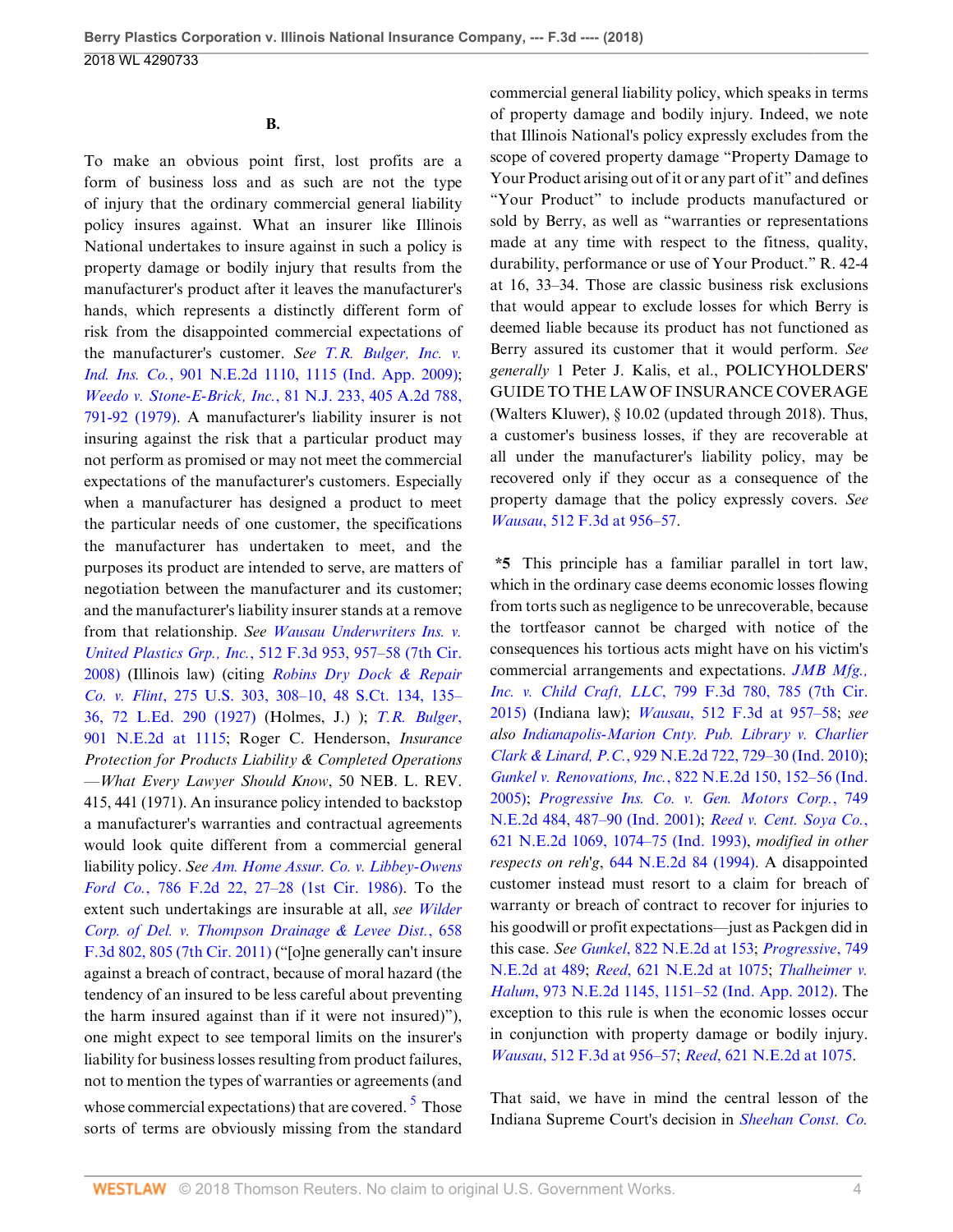*[v. Cont'l Cas. Co.](http://www.westlaw.com/Link/Document/FullText?findType=Y&serNum=2023214145&pubNum=0000578&originatingDoc=Ia5a48e10b53111e8b93ad6f77bf99296&refType=RP&originationContext=document&vr=3.0&rs=cblt1.0&transitionType=DocumentItem&contextData=(sc.UserEnteredCitation))*, 935 N.E.2d 160, *adhered to in relevant part as modified on reh'g*, [938 N.E.2d 685 \(Ind. 2010\)](http://www.westlaw.com/Link/Document/FullText?findType=Y&serNum=2024138028&pubNum=0000578&originatingDoc=Ia5a48e10b53111e8b93ad6f77bf99296&refType=RP&originationContext=document&vr=3.0&rs=cblt1.0&transitionType=DocumentItem&contextData=(sc.UserEnteredCitation)), which is that coverage under a commercial general liability policy depends on the terms of the policy rather than any distinctions that legal theory draws between business risk on the one hand and property damage on the other. The court in *[Sheehan](http://www.westlaw.com/Link/Document/FullText?findType=Y&serNum=2023214145&pubNum=0000578&originatingDoc=Ia5a48e10b53111e8b93ad6f77bf99296&refType=RP&originationContext=document&vr=3.0&rs=cblt1.0&transitionType=DocumentItem&contextData=(sc.UserEnteredCitation))* looked to specific policy terms in deciding that the costs of repairing and replacing the damage caused by faulty construction work completed by the insured's subcontractor potentially were covered by the policy at issue, notwithstanding a judicial tradition of characterizing such costs as a business risk beyond the scope of a typical liability policy. *See id.* [at 167–](http://www.westlaw.com/Link/Document/FullText?findType=Y&serNum=2023214145&pubNum=0000578&originatingDoc=Ia5a48e10b53111e8b93ad6f77bf99296&refType=RP&fi=co_pp_sp_578_167&originationContext=document&vr=3.0&rs=cblt1.0&transitionType=DocumentItem&contextData=(sc.UserEnteredCitation)#co_pp_sp_578_167) [72](http://www.westlaw.com/Link/Document/FullText?findType=Y&serNum=2023214145&pubNum=0000578&originatingDoc=Ia5a48e10b53111e8b93ad6f77bf99296&refType=RP&fi=co_pp_sp_578_167&originationContext=document&vr=3.0&rs=cblt1.0&transitionType=DocumentItem&contextData=(sc.UserEnteredCitation)#co_pp_sp_578_167); *see also [Ind. Ins. Co. v. Kopetsky](http://www.westlaw.com/Link/Document/FullText?findType=Y&serNum=2033514941&pubNum=0007902&originatingDoc=Ia5a48e10b53111e8b93ad6f77bf99296&refType=RP&fi=co_pp_sp_7902_521&originationContext=document&vr=3.0&rs=cblt1.0&transitionType=DocumentItem&contextData=(sc.UserEnteredCitation)#co_pp_sp_7902_521)*, 11 N.E.3d 508, [521](http://www.westlaw.com/Link/Document/FullText?findType=Y&serNum=2033514941&pubNum=0007902&originatingDoc=Ia5a48e10b53111e8b93ad6f77bf99296&refType=RP&fi=co_pp_sp_7902_521&originationContext=document&vr=3.0&rs=cblt1.0&transitionType=DocumentItem&contextData=(sc.UserEnteredCitation)#co_pp_sp_7902_521) ("the *[Sheehan](http://www.westlaw.com/Link/Document/FullText?findType=Y&serNum=2023214145&pubNum=0000578&originatingDoc=Ia5a48e10b53111e8b93ad6f77bf99296&refType=RP&originationContext=document&vr=3.0&rs=cblt1.0&transitionType=DocumentItem&contextData=(sc.UserEnteredCitation))* court soundly rejected the notion of a general 'economic loss' doctrine in the CGL context"), *op. corrected in other respects, clarified & reaff'd on reh'g*, [14 N.E.3d 850, 853 \(Ind. App. 2014\),](http://www.westlaw.com/Link/Document/FullText?findType=Y&serNum=2033998855&pubNum=0007902&originatingDoc=Ia5a48e10b53111e8b93ad6f77bf99296&refType=RP&fi=co_pp_sp_7902_853&originationContext=document&vr=3.0&rs=cblt1.0&transitionType=DocumentItem&contextData=(sc.UserEnteredCitation)#co_pp_sp_7902_853) *transfer vacated*, [28 N.E.3d 245 \(Ind. 2015\)](http://www.westlaw.com/Link/Document/FullText?findType=Y&serNum=2035760381&pubNum=0007902&originatingDoc=Ia5a48e10b53111e8b93ad6f77bf99296&refType=RP&originationContext=document&vr=3.0&rs=cblt1.0&transitionType=DocumentItem&contextData=(sc.UserEnteredCitation)). *[Sheehan](http://www.westlaw.com/Link/Document/FullText?findType=Y&serNum=2023214145&pubNum=0000578&originatingDoc=Ia5a48e10b53111e8b93ad6f77bf99296&refType=RP&originationContext=document&vr=3.0&rs=cblt1.0&transitionType=DocumentItem&contextData=(sc.UserEnteredCitation))* did not address the possibility that future lost profits might be covered by such a policy, but the court's emphasis on what the policy terms cover, as opposed to what judicial and public policy doctrines suggest should or should not be covered, informs our own analysis of what losses the Illinois National policy might reach.

### **C.**

This brings us to the question whether the damages Berry was ordered to pay for Packgen's lost profits on prospective sales of its IBCs constitute damages imposed "because of property damage." Berry contends "because of" should be taken to connote the same sort of causal, "but for" meaning it carries in tort law, so as to include all damages that occur as a foreseeable consequence of the injury to property. Giving it that reading, Berry reasons that because its defective foil laminate failed in such a way as to cause property damage—the IBCs came apart when CRI put them into use—the lost profits awarded by the jury in Packgen's breach of contract suit all occurred "because of" property damage and are therefore recoverable under the policy. Illinois National, on the other hand, argues that "because of" should be read more narrowly in view of the presumption against recovery of purely economic losses. It, like the district court, reasons that any category of damages is compensable under the policy only to the extent it constitutes a measure of the property damage caused by the defective product. On this view, the profits lost on the canceled invoices to CRI for IBCs which had already been manufactured (and were useless because they incorporated Berry's defective foil laminate) would constitute damages incurred because of property damage, but the profits lost on *anticipated* sales of containers that had not yet been manufactured (and not yet ordered) would not. In our view, the correct answer (and the one we believe the Indiana Supreme Court likely would adopt) lies somewhere between these positions and depends on a fact-sensitive inquiry with which Berry has not engaged. *See Wausau*[, 512 F.3d at 959.](http://www.westlaw.com/Link/Document/FullText?findType=Y&serNum=2014713686&pubNum=0000506&originatingDoc=Ia5a48e10b53111e8b93ad6f77bf99296&refType=RP&fi=co_pp_sp_506_959&originationContext=document&vr=3.0&rs=cblt1.0&transitionType=DocumentItem&contextData=(sc.UserEnteredCitation)#co_pp_sp_506_959)

**\*6** The district court relied on a series of cases reflecting the more restrictive understanding advocated by Illinois National as to what types of damages may be attributed to property damage. The approach is exemplified by our decision in *[Travelers Ins. Cos. v. Penda Corp.](http://www.westlaw.com/Link/Document/FullText?findType=Y&serNum=1992155257&pubNum=0000350&originatingDoc=Ia5a48e10b53111e8b93ad6f77bf99296&refType=RP&fi=co_pp_sp_350_829&originationContext=document&vr=3.0&rs=cblt1.0&transitionType=DocumentItem&contextData=(sc.UserEnteredCitation)#co_pp_sp_350_829)*, 974 F.2d [823, 829–30 \(7th Cir. 1992\)](http://www.westlaw.com/Link/Document/FullText?findType=Y&serNum=1992155257&pubNum=0000350&originatingDoc=Ia5a48e10b53111e8b93ad6f77bf99296&refType=RP&fi=co_pp_sp_350_829&originationContext=document&vr=3.0&rs=cblt1.0&transitionType=DocumentItem&contextData=(sc.UserEnteredCitation)#co_pp_sp_350_829). In that case Penda, the insured, had manufactured defective polystyrene sheets that its customer, U.S. Sample, incorporated into sample books that, in turn, it had sold to its own customer. The styrene yellowed, rendering the assembled books useless and forcing U.S. Sample to replace them. Penda was sued by U.S. Sample for breach of contract and warranty, seeking recompense not only for the profits lost on the assembled (defective) books, but the profits lost on future sales of sample books it would have made but for the mishap with Penda's defective polystyrene, and additionally damage to its reputation. Penda tendered defense of the suit to its liability insurer, Travelers, which took the position that the suit did not allege any form of covered property damage and that consequently it had no obligation to defend its insured. We disagreed, in part. We concluded that the allegations of lost profits on the assembled sample books themselves potentially did fall within the coverage of the policy: Penda's defective product had rendered those sample books useless and to that extent had caused property damage. The profits U.S. Sample had lost on those books thus could be characterized as a consequence of that property damage. *Id.* [at 829](http://www.westlaw.com/Link/Document/FullText?findType=Y&serNum=1992155257&pubNum=0000350&originatingDoc=Ia5a48e10b53111e8b93ad6f77bf99296&refType=RP&fi=co_pp_sp_350_829&originationContext=document&vr=3.0&rs=cblt1.0&transitionType=DocumentItem&contextData=(sc.UserEnteredCitation)#co_pp_sp_350_829). By contrast, "[w]e ha[d] little difficulty in concluding that U.S. Sample's broad allegations of future profit and reputational damage are purely economic losses and beyond the coverage of the policy." *[Id.](http://www.westlaw.com/Link/Document/FullText?findType=Y&serNum=1992155257&pubNum=0000350&originatingDoc=Ia5a48e10b53111e8b93ad6f77bf99296&refType=RP&originationContext=document&vr=3.0&rs=cblt1.0&transitionType=DocumentItem&contextData=(sc.UserEnteredCitation))*

In a like vein, the district court in *[Nat'l Union Fire Ins.](http://www.westlaw.com/Link/Document/FullText?findType=Y&serNum=2024867101&pubNum=0004637&originatingDoc=Ia5a48e10b53111e8b93ad6f77bf99296&refType=RP&originationContext=document&vr=3.0&rs=cblt1.0&transitionType=DocumentItem&contextData=(sc.UserEnteredCitation)) [Co. of Pittsburgh, Pa. v. Ready Pac Foods, Inc.](http://www.westlaw.com/Link/Document/FullText?findType=Y&serNum=2024867101&pubNum=0004637&originatingDoc=Ia5a48e10b53111e8b93ad6f77bf99296&refType=RP&originationContext=document&vr=3.0&rs=cblt1.0&transitionType=DocumentItem&contextData=(sc.UserEnteredCitation))*, 782 [F.Supp.2d 1047 \(C.D. Cal. 2011\),](http://www.westlaw.com/Link/Document/FullText?findType=Y&serNum=2024867101&pubNum=0004637&originatingDoc=Ia5a48e10b53111e8b93ad6f77bf99296&refType=RP&originationContext=document&vr=3.0&rs=cblt1.0&transitionType=DocumentItem&contextData=(sc.UserEnteredCitation)) applying California law, concluded that a lost patronage claim was not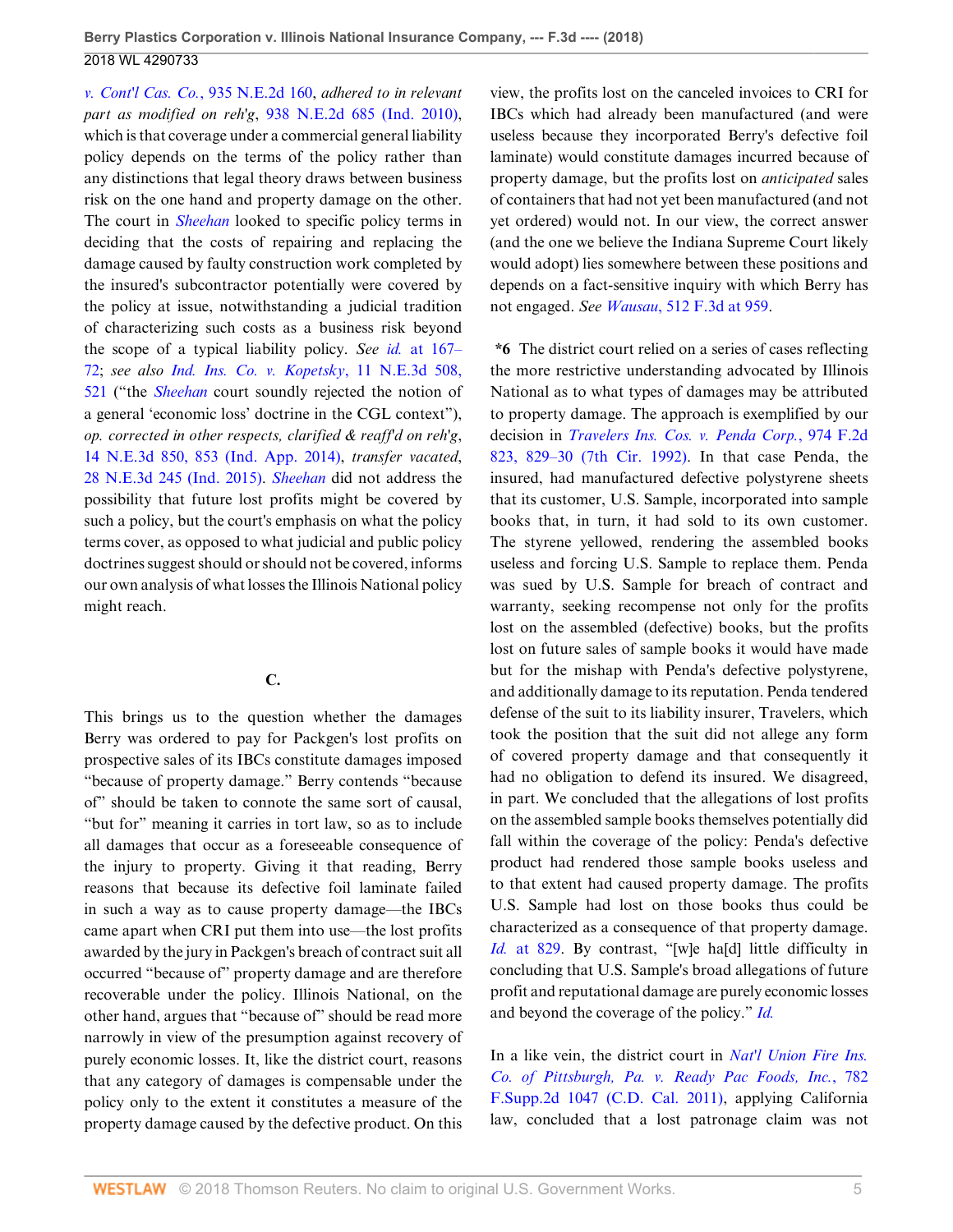covered under an insured's commercial and excess liability policies. Ready Pac, the insured, produced pre-shredded and pre-washed lettuce for Taco Bell restaurants; and contamination of that lettuce caused food-borne illnesses among Taco Bell customers in the northeastern United States. Some 500 Taco Bell franchisees from around the country filed suit against Ready Pac for a nationwide drop-off in patronage after the outbreak. There was no dispute that Ready Pac's contaminated lettuce had caused property damage to the extent it tainted the meal items into which it was incorporated as well as restaurant surfaces and equipment. *See id.* [at 1050 & n.1, 1056](http://www.westlaw.com/Link/Document/FullText?findType=Y&serNum=2024867101&pubNum=0004637&originatingDoc=Ia5a48e10b53111e8b93ad6f77bf99296&refType=RP&fi=co_pp_sp_4637_1050&originationContext=document&vr=3.0&rs=cblt1.0&transitionType=DocumentItem&contextData=(sc.UserEnteredCitation)#co_pp_sp_4637_1050). In Taco Bell's view, that property damage was a but-for cause of the lost profits to its franchisees, such that Ready Pac's commercial and excess liability carriers were obliged to cover those losses. The court was not convinced on that point:

> Taco Bell's claim for lost profits is not a measure of the damage to meals served at Taco Bell restaurants nor the cost of the destroyed contaminated food items. Taco Bell's alleged lost profits as a result of customers deciding not to eat at Taco Bell restaurants nationwide is not a measure of the value of the meals and goods that were destroyed at Taco Bell restaurants not affected by the Outbreak. Furthermore, Taco Bell's claim for lost profits from the decline in patronage is also not a measure of the costs incurred to clean up the Taco Bell restaurants affected by the Outbreak.

*Id.* [at 1055.](http://www.westlaw.com/Link/Document/FullText?findType=Y&serNum=2024867101&pubNum=0004637&originatingDoc=Ia5a48e10b53111e8b93ad6f77bf99296&refType=RP&fi=co_pp_sp_4637_1055&originationContext=document&vr=3.0&rs=cblt1.0&transitionType=DocumentItem&contextData=(sc.UserEnteredCitation)#co_pp_sp_4637_1055) Accordingly, the court concluded that the claim "for lost profits at the Taco Bell restaurants that were never shutdown during the E. coli investigation [i]s a claim for purely economic loss, and not a measure of property damage or personal injury suffered by Taco Bell and its customers." *[Id.](http://www.westlaw.com/Link/Document/FullText?findType=Y&serNum=2024867101&pubNum=0004637&originatingDoc=Ia5a48e10b53111e8b93ad6f77bf99296&refType=RP&originationContext=document&vr=3.0&rs=cblt1.0&transitionType=DocumentItem&contextData=(sc.UserEnteredCitation))* Given what it saw as the strength of California law limiting the recovery of consequential damages to losses constituting the measure of damage to tangible property (and the remediation thereof), the court rejected as "unpersuasive" Taco Bell's reliance on the broader standard articulated in cases such as our own decision in *[Wausau](http://www.westlaw.com/Link/Document/FullText?findType=Y&serNum=2014713686&pubNum=0000506&originatingDoc=Ia5a48e10b53111e8b93ad6f77bf99296&refType=RP&originationContext=document&vr=3.0&rs=cblt1.0&transitionType=DocumentItem&contextData=(sc.UserEnteredCitation))*, which we discuss momentarily. *[Id.](http://www.westlaw.com/Link/Document/FullText?findType=Y&serNum=2024867101&pubNum=0004637&originatingDoc=Ia5a48e10b53111e8b93ad6f77bf99296&refType=RP&fi=co_pp_sp_4637_1056&originationContext=document&vr=3.0&rs=cblt1.0&transitionType=DocumentItem&contextData=(sc.UserEnteredCitation)#co_pp_sp_4637_1056)* at [1056 n.4.](http://www.westlaw.com/Link/Document/FullText?findType=Y&serNum=2024867101&pubNum=0004637&originatingDoc=Ia5a48e10b53111e8b93ad6f77bf99296&refType=RP&fi=co_pp_sp_4637_1056&originationContext=document&vr=3.0&rs=cblt1.0&transitionType=DocumentItem&contextData=(sc.UserEnteredCitation)#co_pp_sp_4637_1056)

Other courts have employed substantially similar reasoning in rejecting coverage for intangible economic losses. *See [St. Paul Fire & Marine Ins. Co. v. Amsoil, Inc.](http://www.westlaw.com/Link/Document/FullText?findType=Y&serNum=2002650174&pubNum=0006538&originatingDoc=Ia5a48e10b53111e8b93ad6f77bf99296&refType=RP&fi=co_pp_sp_6538_605&originationContext=document&vr=3.0&rs=cblt1.0&transitionType=DocumentItem&contextData=(sc.UserEnteredCitation)#co_pp_sp_6538_605)*, [51 F. App'x 602, 605 \(8th Cir. 2002\)](http://www.westlaw.com/Link/Document/FullText?findType=Y&serNum=2002650174&pubNum=0006538&originatingDoc=Ia5a48e10b53111e8b93ad6f77bf99296&refType=RP&fi=co_pp_sp_6538_605&originationContext=document&vr=3.0&rs=cblt1.0&transitionType=DocumentItem&contextData=(sc.UserEnteredCitation)#co_pp_sp_6538_605) (unpublished) (2–1 decision) (Wisconsin law) (lost profits and market share resulting from damage insured's synthetic oil caused to customer's gear boxes "are economic losses and business risks not insured under [insured's] CGL policies"); *[Essex](http://www.westlaw.com/Link/Document/FullText?findType=Y&serNum=2016168574&pubNum=0000999&originatingDoc=Ia5a48e10b53111e8b93ad6f77bf99296&refType=RP&originationContext=document&vr=3.0&rs=cblt1.0&transitionType=DocumentItem&contextData=(sc.UserEnteredCitation)) [Ins. Co. v. Chem. Formula LLP](http://www.westlaw.com/Link/Document/FullText?findType=Y&serNum=2016168574&pubNum=0000999&originatingDoc=Ia5a48e10b53111e8b93ad6f77bf99296&refType=RP&originationContext=document&vr=3.0&rs=cblt1.0&transitionType=DocumentItem&contextData=(sc.UserEnteredCitation))*, 2006 WL 5720284, at [\\* 5–\\*6 \(M.D. Pa. April 7, 2006\)](http://www.westlaw.com/Link/Document/FullText?findType=Y&serNum=2016168574&pubNum=0000999&originatingDoc=Ia5a48e10b53111e8b93ad6f77bf99296&refType=RP&originationContext=document&vr=3.0&rs=cblt1.0&transitionType=DocumentItem&contextData=(sc.UserEnteredCitation)) (injuries to commercial reputation and goodwill of janitorial cleaning supply firm after distributing insured's defective floor care product to customers whose floors were damaged were not losses because of property damage; reading liability policy to reach such intangible losses because they flowed from physical damage to property would "thwart the reasonable expectations of the parties" and "open[ ] the door too wide to be considered reasonable"); *[Geddes &](http://www.westlaw.com/Link/Document/FullText?findType=Y&serNum=1959121038&pubNum=0000661&originatingDoc=Ia5a48e10b53111e8b93ad6f77bf99296&refType=RP&fi=co_pp_sp_661_566&originationContext=document&vr=3.0&rs=cblt1.0&transitionType=DocumentItem&contextData=(sc.UserEnteredCitation)#co_pp_sp_661_566) [Smith, Inc. v. St. Paul-Mercury Indemn. Co.](http://www.westlaw.com/Link/Document/FullText?findType=Y&serNum=1959121038&pubNum=0000661&originatingDoc=Ia5a48e10b53111e8b93ad6f77bf99296&refType=RP&fi=co_pp_sp_661_566&originationContext=document&vr=3.0&rs=cblt1.0&transitionType=DocumentItem&contextData=(sc.UserEnteredCitation)#co_pp_sp_661_566)*, 51 Cal.2d [558, 566, 334 P.2d 881 \(1959\)](http://www.westlaw.com/Link/Document/FullText?findType=Y&serNum=1959121038&pubNum=0000661&originatingDoc=Ia5a48e10b53111e8b93ad6f77bf99296&refType=RP&fi=co_pp_sp_661_566&originationContext=document&vr=3.0&rs=cblt1.0&transitionType=DocumentItem&contextData=(sc.UserEnteredCitation)#co_pp_sp_661_566) (Traynor, J.) (allowing recovery for damage insured's defective doors caused to houses but disallowing homebuilder's lost profits and goodwill because "such damages.... are not commonly thought of as injuries to or destruction of property within the meaning of a public liability insurance policy").

**\*7** These cases represent a narrow understanding of the losses that can be said to occur "because of" property damage to the extent they exclude any anticipated losses on products not yet sold and produced. To be sure, there is a certain logic to this line of cases. Damaged or impaired property usually can be replaced; so in the ordinary case, the intangible consequences of an injury to property will be limited, in contrast to bodily injuries, which may have more long-lasting consequences. *See [Westric Battery Co.](http://www.westlaw.com/Link/Document/FullText?findType=Y&serNum=1973111105&pubNum=0000350&originatingDoc=Ia5a48e10b53111e8b93ad6f77bf99296&refType=RP&fi=co_pp_sp_350_1317&originationContext=document&vr=3.0&rs=cblt1.0&transitionType=DocumentItem&contextData=(sc.UserEnteredCitation)#co_pp_sp_350_1317) v. Std. Elec. Co.*[, 482 F.2d 1307, 1317 \(10th Cir. 1973\)](http://www.westlaw.com/Link/Document/FullText?findType=Y&serNum=1973111105&pubNum=0000350&originatingDoc=Ia5a48e10b53111e8b93ad6f77bf99296&refType=RP&fi=co_pp_sp_350_1317&originationContext=document&vr=3.0&rs=cblt1.0&transitionType=DocumentItem&contextData=(sc.UserEnteredCitation)#co_pp_sp_350_1317) (Colorado law). Once the assessment of consequential losses extends beyond the profits lost on existing goods and sales already made to an estimate of the profits lost on future anticipated sales, it is arguably enforcing the commercial expectations of the injured party more so than remediating property damage. On the other hand, the policy language itself draws no such distinctions explicitly. The policy indicates that any damages the insured must pay "because of" property damage are covered. The Indiana Supreme Court's *[Sheehan](http://www.westlaw.com/Link/Document/FullText?findType=Y&serNum=2023214145&pubNum=0000578&originatingDoc=Ia5a48e10b53111e8b93ad6f77bf99296&refType=RP&originationContext=document&vr=3.0&rs=cblt1.0&transitionType=DocumentItem&contextData=(sc.UserEnteredCitation))* decision reminds us to focus on the meaning of such policy terms as opposed to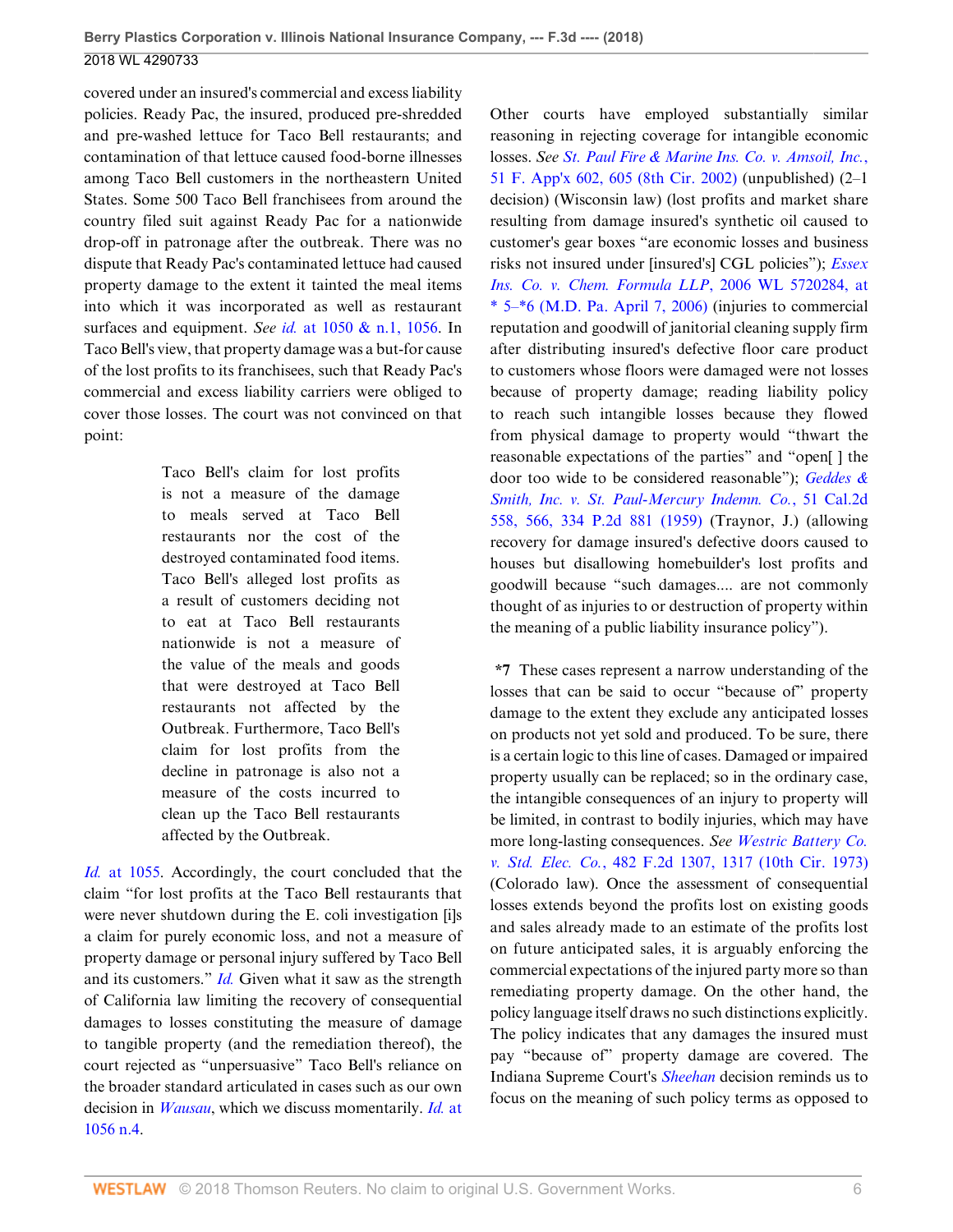the rationale of the economic loss doctrine. [935 N.E.2d at](http://www.westlaw.com/Link/Document/FullText?findType=Y&serNum=2023214145&pubNum=0000578&originatingDoc=Ia5a48e10b53111e8b93ad6f77bf99296&refType=RP&fi=co_pp_sp_578_169&originationContext=document&vr=3.0&rs=cblt1.0&transitionType=DocumentItem&contextData=(sc.UserEnteredCitation)#co_pp_sp_578_169) [169](http://www.westlaw.com/Link/Document/FullText?findType=Y&serNum=2023214145&pubNum=0000578&originatingDoc=Ia5a48e10b53111e8b93ad6f77bf99296&refType=RP&fi=co_pp_sp_578_169&originationContext=document&vr=3.0&rs=cblt1.0&transitionType=DocumentItem&contextData=(sc.UserEnteredCitation)#co_pp_sp_578_169).

An ordinary understanding of the phrase "because of" would include a broad array of consequential damages, not simply those that constitute a measure of the injury to the property itself. *See [Cincinnati Ins. Co. v. H.D.](http://www.westlaw.com/Link/Document/FullText?findType=Y&serNum=2039398645&pubNum=0000506&originatingDoc=Ia5a48e10b53111e8b93ad6f77bf99296&refType=RP&fi=co_pp_sp_506_774&originationContext=document&vr=3.0&rs=cblt1.0&transitionType=DocumentItem&contextData=(sc.UserEnteredCitation)#co_pp_sp_506_774) Smith, LLC*[, 829 F.3d 771, 774 \(7th Cir. 2016\)](http://www.westlaw.com/Link/Document/FullText?findType=Y&serNum=2039398645&pubNum=0000506&originatingDoc=Ia5a48e10b53111e8b93ad6f77bf99296&refType=RP&fi=co_pp_sp_506_774&originationContext=document&vr=3.0&rs=cblt1.0&transitionType=DocumentItem&contextData=(sc.UserEnteredCitation)#co_pp_sp_506_774) (liability policy covering damages "because of" bodily injury provides broader coverage than policy that only covers damages "for" bodily injury). And to the extent that a causal connection can be shown between property damage and lost profits, nothing in the term "because of property damage" suggests that such lost profits necessarily should be excluded. If the [delamination](http://www.westlaw.com/Link/Document/FullText?entityType=mproc&entityId=Ic304d3e5475411db9765f9243f53508a&originationContext=document&transitionType=DocumentItem&contextData=(sc.Default)&vr=3.0&rs=cblt1.0) of Berry's defective product and the disintegration of a Packgen IBC had resulted in a fire that shut down CRI's catalyst-manufacturing facility for a substantial period of time, for example, why should the profits and market share lost to CRI as a result of this incident not be considered a measure of the injury to CRI's property, in the sense that it addresses the entirety of a loss CRI would not have suffered but for the concrete property damage that occurred?

Given that there is no language in Illinois National's policy that on its face excludes any category of losses that are incurred "because of" property damage, we are willing to assume, consistent with Berry's argument, that the Indiana Supreme Court might well leave the door open to coverage of future losses, including lost profits and loss of goodwill, *so long as* the insured can establish a causal relationship between the property damage and those losses. We summarized this broader understanding of the "because of" language in *[Wausau](http://www.westlaw.com/Link/Document/FullText?findType=Y&serNum=2014713686&pubNum=0000506&originatingDoc=Ia5a48e10b53111e8b93ad6f77bf99296&refType=RP&originationContext=document&vr=3.0&rs=cblt1.0&transitionType=DocumentItem&contextData=(sc.UserEnteredCitation))*: "As in tort law, so in liability-insurance law[:] once there is damage to property[,] the victim can recover the nonproperty, including business, losses resulting from that damage and not just the diminution in the value of the property." [512 F.3d at 956–57](http://www.westlaw.com/Link/Document/FullText?findType=Y&serNum=2014713686&pubNum=0000506&originatingDoc=Ia5a48e10b53111e8b93ad6f77bf99296&refType=RP&fi=co_pp_sp_506_956&originationContext=document&vr=3.0&rs=cblt1.0&transitionType=DocumentItem&contextData=(sc.UserEnteredCitation)#co_pp_sp_506_956) (citations omitted). *See* 3 Allan D. Windt, INSURANCE CLAIMS AND DISPUTES, § 11.1 at  $11-19$  (6th ed. 2013) ("Liability policies cover not only damages *for* property damage, but damages *because of, on account of*, or *by reason of* property damage. Accordingly, once covered property damage exists, all consequential damages are covered.") (emphasis in original) (collecting cases); 1 Barry R. Ostrager & Thomas R. Newman, HANDBOOK ON INSURANCE COVERAGE DISPUTES, § 7.03[b][2][D] (2011) ("[T]he most sensible reading of the ... phrase, 'damages because of ... property damage,' requires the insurer to pay all damages which are causally related to an item of 'property damage' which satisfies either of the policy's definitions.") (quoting *[Federated Mut. Ins. Co. v. Concrete Units, Inc.](http://www.westlaw.com/Link/Document/FullText?findType=Y&serNum=1985112031&pubNum=0000595&originatingDoc=Ia5a48e10b53111e8b93ad6f77bf99296&refType=RP&fi=co_pp_sp_595_757&originationContext=document&vr=3.0&rs=cblt1.0&transitionType=DocumentItem&contextData=(sc.UserEnteredCitation)#co_pp_sp_595_757)*, [363 N.W.2d 751, 757 \(Minn. 1985\)](http://www.westlaw.com/Link/Document/FullText?findType=Y&serNum=1985112031&pubNum=0000595&originatingDoc=Ia5a48e10b53111e8b93ad6f77bf99296&refType=RP&fi=co_pp_sp_595_757&originationContext=document&vr=3.0&rs=cblt1.0&transitionType=DocumentItem&contextData=(sc.UserEnteredCitation)#co_pp_sp_595_757) ); [12 COUCH ON](http://www.westlaw.com/Link/Document/FullText?findType=Y&serNum=0299590256&pubNum=0111947&originatingDoc=Ia5a48e10b53111e8b93ad6f77bf99296&refType=TS&originationContext=document&vr=3.0&rs=cblt1.0&transitionType=DocumentItem&contextData=(sc.UserEnteredCitation)) [INSURANCE 3D, § 172:32 at 172–76](http://www.westlaw.com/Link/Document/FullText?findType=Y&serNum=0299590256&pubNum=0111947&originatingDoc=Ia5a48e10b53111e8b93ad6f77bf99296&refType=TS&originationContext=document&vr=3.0&rs=cblt1.0&transitionType=DocumentItem&contextData=(sc.UserEnteredCitation)) through 172–77 (updated through 2018) ("absent an express provision excluding coverage for consequential damages, a liability policy insuring against all sums which insured became legally obligated to pay because of bodily injury or property damage includes a claim for loss of business and profits arising from property damage") (citing *[Great](http://www.westlaw.com/Link/Document/FullText?findType=Y&serNum=1985124624&pubNum=0000590&originatingDoc=Ia5a48e10b53111e8b93ad6f77bf99296&refType=RP&originationContext=document&vr=3.0&rs=cblt1.0&transitionType=DocumentItem&contextData=(sc.UserEnteredCitation)) [Am. Ins. Co. v. Lerman Motors, Inc.](http://www.westlaw.com/Link/Document/FullText?findType=Y&serNum=1985124624&pubNum=0000590&originatingDoc=Ia5a48e10b53111e8b93ad6f77bf99296&refType=RP&originationContext=document&vr=3.0&rs=cblt1.0&transitionType=DocumentItem&contextData=(sc.UserEnteredCitation))*, 200 N.J.Super. 319, [491 A.2d 729 \(1984\)](http://www.westlaw.com/Link/Document/FullText?findType=Y&serNum=1985124624&pubNum=0000590&originatingDoc=Ia5a48e10b53111e8b93ad6f77bf99296&refType=RP&originationContext=document&vr=3.0&rs=cblt1.0&transitionType=DocumentItem&contextData=(sc.UserEnteredCitation)) ); Laurie Vasichek, Note, *Liability Coverage for "Damages Because of Property Damage" Under the Comprehensive General Liability Policy*, 68 Minn. L. Rev. 795, 818 (1984) ("[t]his reading of the phrase 'because of' limits coverage of consequential and tangible losses to situations where the insured can show a causal connection linking the losses to covered property damage and, concurrently, renders coverage highly elastic, with its scope adjusting to the causal connection with the 'property damage' and other injuries"); *[Am. Home](http://www.westlaw.com/Link/Document/FullText?findType=Y&serNum=1986114047&pubNum=0000350&originatingDoc=Ia5a48e10b53111e8b93ad6f77bf99296&refType=RP&fi=co_pp_sp_350_26&originationContext=document&vr=3.0&rs=cblt1.0&transitionType=DocumentItem&contextData=(sc.UserEnteredCitation)#co_pp_sp_350_26) [Assur. Co. v. Libbey-Owens Ford Co.](http://www.westlaw.com/Link/Document/FullText?findType=Y&serNum=1986114047&pubNum=0000350&originatingDoc=Ia5a48e10b53111e8b93ad6f77bf99296&refType=RP&fi=co_pp_sp_350_26&originationContext=document&vr=3.0&rs=cblt1.0&transitionType=DocumentItem&contextData=(sc.UserEnteredCitation)#co_pp_sp_350_26)*, *supra*, 786 F.2d at 26 ("the term 'because of property damage' can reasonably be interpreted to mean all liability arising from such damage"); *see also*, *e.g.*, *[Nat'l Union Fire Ins. Co. of](http://www.westlaw.com/Link/Document/FullText?findType=Y&serNum=2016363339&pubNum=0000506&originatingDoc=Ia5a48e10b53111e8b93ad6f77bf99296&refType=RP&fi=co_pp_sp_506_403&originationContext=document&vr=3.0&rs=cblt1.0&transitionType=DocumentItem&contextData=(sc.UserEnteredCitation)#co_pp_sp_506_403) [Pittsburgh, Pa. v. Puget Plastics Corp.](http://www.westlaw.com/Link/Document/FullText?findType=Y&serNum=2016363339&pubNum=0000506&originatingDoc=Ia5a48e10b53111e8b93ad6f77bf99296&refType=RP&fi=co_pp_sp_506_403&originationContext=document&vr=3.0&rs=cblt1.0&transitionType=DocumentItem&contextData=(sc.UserEnteredCitation)#co_pp_sp_506_403)*, 532 F.3d 398, [403 \(5th Cir. 2008\)](http://www.westlaw.com/Link/Document/FullText?findType=Y&serNum=2016363339&pubNum=0000506&originatingDoc=Ia5a48e10b53111e8b93ad6f77bf99296&refType=RP&fi=co_pp_sp_506_403&originationContext=document&vr=3.0&rs=cblt1.0&transitionType=DocumentItem&contextData=(sc.UserEnteredCitation)#co_pp_sp_506_403) (Texas law) (excess liability policy covers consequential damages, including lost profits and diminution in value of company, which were result of property damage); *[Ferrell v. West Bend Mut. Ins. Co.](http://www.westlaw.com/Link/Document/FullText?findType=Y&serNum=2005899169&pubNum=0000506&originatingDoc=Ia5a48e10b53111e8b93ad6f77bf99296&refType=RP&fi=co_pp_sp_506_795&originationContext=document&vr=3.0&rs=cblt1.0&transitionType=DocumentItem&contextData=(sc.UserEnteredCitation)#co_pp_sp_506_795)*, 393 [F.3d 786, 795 \(8th Cir. 2005\)](http://www.westlaw.com/Link/Document/FullText?findType=Y&serNum=2005899169&pubNum=0000506&originatingDoc=Ia5a48e10b53111e8b93ad6f77bf99296&refType=RP&fi=co_pp_sp_506_795&originationContext=document&vr=3.0&rs=cblt1.0&transitionType=DocumentItem&contextData=(sc.UserEnteredCitation)#co_pp_sp_506_795) (Wisconsin law) ("That the damages at trial [for breach of warranty] were measured in terms of lost profits or diminished gross receipts does not change the fact that property was damaged. The measure of damages is distinct from the question whether there was 'property damage' under the policy."); *[Aetna Cas. & Sur.](http://www.westlaw.com/Link/Document/FullText?findType=Y&serNum=1983117124&pubNum=0000350&originatingDoc=Ia5a48e10b53111e8b93ad6f77bf99296&refType=RP&fi=co_pp_sp_350_83&originationContext=document&vr=3.0&rs=cblt1.0&transitionType=DocumentItem&contextData=(sc.UserEnteredCitation)#co_pp_sp_350_83) Co. v. Gen. Time Corp.*[, 704 F.2d 80, 83–84 \(2d Cir. 1983\)](http://www.westlaw.com/Link/Document/FullText?findType=Y&serNum=1983117124&pubNum=0000350&originatingDoc=Ia5a48e10b53111e8b93ad6f77bf99296&refType=RP&fi=co_pp_sp_350_83&originationContext=document&vr=3.0&rs=cblt1.0&transitionType=DocumentItem&contextData=(sc.UserEnteredCitation)#co_pp_sp_350_83) (New York law) (lost profits resulting from physical injury insured's motors caused to customer's zone valves were among the consequential damages covered by liability policy); *[Todd Shipyards Corp. v. Turbine Serv., Inc.](http://www.westlaw.com/Link/Document/FullText?findType=Y&serNum=1982116778&pubNum=0000350&originatingDoc=Ia5a48e10b53111e8b93ad6f77bf99296&refType=RP&fi=co_pp_sp_350_418&originationContext=document&vr=3.0&rs=cblt1.0&transitionType=DocumentItem&contextData=(sc.UserEnteredCitation)#co_pp_sp_350_418)*, 674 [F.2d 401, 418, 423 \(5th Cir. 1982\)](http://www.westlaw.com/Link/Document/FullText?findType=Y&serNum=1982116778&pubNum=0000350&originatingDoc=Ia5a48e10b53111e8b93ad6f77bf99296&refType=RP&fi=co_pp_sp_350_418&originationContext=document&vr=3.0&rs=cblt1.0&transitionType=DocumentItem&contextData=(sc.UserEnteredCitation)#co_pp_sp_350_418) (La. law) (loss of use of ship due to damage inflicted by insured's faulty repair work to turbine covered), *called into doubt in other respects by [Nathaniel Shipping, Inc. v. Gen. Elec. Co.](http://www.westlaw.com/Link/Document/FullText?findType=Y&serNum=1991094838&pubNum=0000350&originatingDoc=Ia5a48e10b53111e8b93ad6f77bf99296&refType=RP&fi=co_pp_sp_350_367&originationContext=document&vr=3.0&rs=cblt1.0&transitionType=DocumentItem&contextData=(sc.UserEnteredCitation)#co_pp_sp_350_367)*, 932 F.2d [366, 367–68 \(5th Cir. 1991\);](http://www.westlaw.com/Link/Document/FullText?findType=Y&serNum=1991094838&pubNum=0000350&originatingDoc=Ia5a48e10b53111e8b93ad6f77bf99296&refType=RP&fi=co_pp_sp_350_367&originationContext=document&vr=3.0&rs=cblt1.0&transitionType=DocumentItem&contextData=(sc.UserEnteredCitation)#co_pp_sp_350_367) *[Cent. Armature Works, Inc.](http://www.westlaw.com/Link/Document/FullText?findType=Y&serNum=1981136942&pubNum=0000345&originatingDoc=Ia5a48e10b53111e8b93ad6f77bf99296&refType=RP&fi=co_pp_sp_345_289&originationContext=document&vr=3.0&rs=cblt1.0&transitionType=DocumentItem&contextData=(sc.UserEnteredCitation)#co_pp_sp_345_289)*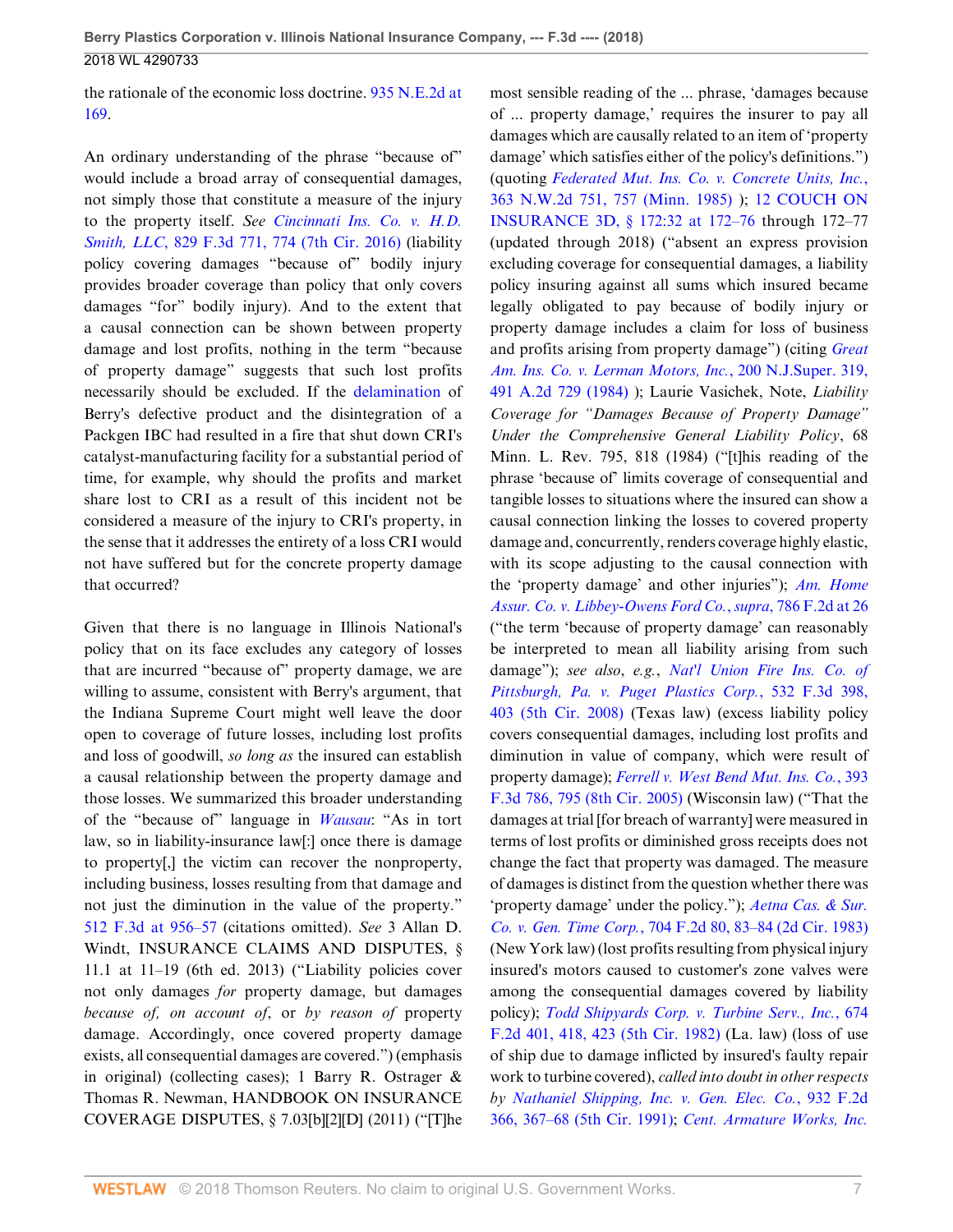*v. Am. Motorists Ins. Co.*[, 520 F.Supp. 283, 289 \(D. D.C.](http://www.westlaw.com/Link/Document/FullText?findType=Y&serNum=1981136942&pubNum=0000345&originatingDoc=Ia5a48e10b53111e8b93ad6f77bf99296&refType=RP&fi=co_pp_sp_345_289&originationContext=document&vr=3.0&rs=cblt1.0&transitionType=DocumentItem&contextData=(sc.UserEnteredCitation)#co_pp_sp_345_289) [1980\)](http://www.westlaw.com/Link/Document/FullText?findType=Y&serNum=1981136942&pubNum=0000345&originatingDoc=Ia5a48e10b53111e8b93ad6f77bf99296&refType=RP&fi=co_pp_sp_345_289&originationContext=document&vr=3.0&rs=cblt1.0&transitionType=DocumentItem&contextData=(sc.UserEnteredCitation)#co_pp_sp_345_289) (lost profits stemming from loss of use of scrap metal shredder damaged by insured's negligent repair efforts covered); *[Fitness Equip. Co. v. Pa. Gen. Ins. Co.](http://www.westlaw.com/Link/Document/FullText?findType=Y&serNum=1985151172&pubNum=0000735&originatingDoc=Ia5a48e10b53111e8b93ad6f77bf99296&refType=RP&fi=co_pp_sp_735_1343&originationContext=document&vr=3.0&rs=cblt1.0&transitionType=DocumentItem&contextData=(sc.UserEnteredCitation)#co_pp_sp_735_1343)*, 493 [So.2d 1337, 1343 \(Ala. 1985\)](http://www.westlaw.com/Link/Document/FullText?findType=Y&serNum=1985151172&pubNum=0000735&originatingDoc=Ia5a48e10b53111e8b93ad6f77bf99296&refType=RP&fi=co_pp_sp_735_1343&originationContext=document&vr=3.0&rs=cblt1.0&transitionType=DocumentItem&contextData=(sc.UserEnteredCitation)#co_pp_sp_735_1343) (treadmill manufacturer's lost profits and lost contracts resulting from treadmill damage caused by insured's faulty motors were damages "because of" property damage).

**\*8** Our decision in *[Wausau](http://www.westlaw.com/Link/Document/FullText?findType=Y&serNum=2014713686&pubNum=0000506&originatingDoc=Ia5a48e10b53111e8b93ad6f77bf99296&refType=RP&originationContext=document&vr=3.0&rs=cblt1.0&transitionType=DocumentItem&contextData=(sc.UserEnteredCitation))* illustrates the application of this broader rule. The insured in that case, United Plastics Group (UPG), had manufactured defective water heating chambers that were incorporated into tankless water heaters produced by another company, Microtherm. Roughly 600 of the UPG chambers ruptured, in some cases leaking onto the heater's control board and causing it to short out, in other instances causing water to leak out of the heater and damage the consumers' carpets and floors, and in a minority of cases simply causing the heater not to work. Customer dissatisfaction ensued, and sales of the Microtherm heaters suffered significantly. Microtherm sued UPG, alleging that UPG had misrepresented the quality of its heating chambers. A Texas jury agreed and awarded Microtherm \$25 million in lost profits, among other losses. UPG in turn sued its excess liability insurer, Ohio Casualty, seeking indemnity on the ground that the lost profits were due to property damage. The district court held Ohio Casualty liable for the full amount, but we remanded for a trial to determine (a) the extent to which the 65 to 75 heater failures that occurred during the time period during which the Ohio Casualty policy was in force contributed to Microtherm's lost profits; and (b) the extent to which those lost profits were due to the property damage caused by UPG's defective heating chambers, as opposed to their failure to perform up to warranted specifications. We agreed that property damage had occurred in at least some instances, specifically when leaking water from the defective heating chambers either shorted out heaters' circuit boards or spoiled consumers' floors. But we also pointed out that the defective heating chambers could cause the heaters to fail without causing property damage in these ways: "only about 80 percent of the water-chamber ruptures shorted the circuit board; the other 20 percent just caused the water heater to stop working, and that we know is not property loss." *Id.* [at](http://www.westlaw.com/Link/Document/FullText?findType=Y&serNum=2014713686&pubNum=0000506&originatingDoc=Ia5a48e10b53111e8b93ad6f77bf99296&refType=RP&fi=co_pp_sp_506_958&originationContext=document&vr=3.0&rs=cblt1.0&transitionType=DocumentItem&contextData=(sc.UserEnteredCitation)#co_pp_sp_506_958) [958](http://www.westlaw.com/Link/Document/FullText?findType=Y&serNum=2014713686&pubNum=0000506&originatingDoc=Ia5a48e10b53111e8b93ad6f77bf99296&refType=RP&fi=co_pp_sp_506_958&originationContext=document&vr=3.0&rs=cblt1.0&transitionType=DocumentItem&contextData=(sc.UserEnteredCitation)#co_pp_sp_506_958).

> The deeper problem is that the business losses for which Microtherm sued might well have

occurred even if no [heating chamber] had ruptured. From the consumer's standpoint, the precise mechanism that causes his hotwater heater to stop working is irrelevant; all he cares about is that he has no hot water. No doubt if the broken heater leaks and ruins its owner's carpet, there is added fury against Microtherm; but we do not even know how many of the broken heaters caused such damage. The question how much of Microtherm's business losses were due to the rupture of some 52 to 60 failed water chambers that damaged a circuit board (80 percent of the 65 to 7[5] total failures) was not presented to the jury in Texas because it is an issue related only to insurance coverage, which was not the subject of the Texas case. But not all the business-loss damages awarded in that case could have been due to the 10 percent or fewer ruptures (52–60 out of 600) that both caused damage to property (either to the circuit board or the owner's other property, but as we do not know how many of the ruptures caused damage to the owners' other property we are stuck with our 52– 60 estimate) and occurred during the coverage period. That incremental damage may have been less than 10 percent of the total damages....

*Id.* [at 958–59.](http://www.westlaw.com/Link/Document/FullText?findType=Y&serNum=2014713686&pubNum=0000506&originatingDoc=Ia5a48e10b53111e8b93ad6f77bf99296&refType=RP&fi=co_pp_sp_506_958&originationContext=document&vr=3.0&rs=cblt1.0&transitionType=DocumentItem&contextData=(sc.UserEnteredCitation)#co_pp_sp_506_958) We left it to the district court to sort out these questions on remand.

#### **D.**

Assuming that Indiana law would permit the recovery of lost future profits, *[Wausau](http://www.westlaw.com/Link/Document/FullText?findType=Y&serNum=2014713686&pubNum=0000506&originatingDoc=Ia5a48e10b53111e8b93ad6f77bf99296&refType=RP&originationContext=document&vr=3.0&rs=cblt1.0&transitionType=DocumentItem&contextData=(sc.UserEnteredCitation))* makes clear that whether the Illinois National policy covers an award of such business losses depends on whether those losses were specifically due to property damage or instead to the failure of Berry's foil laminate product to function as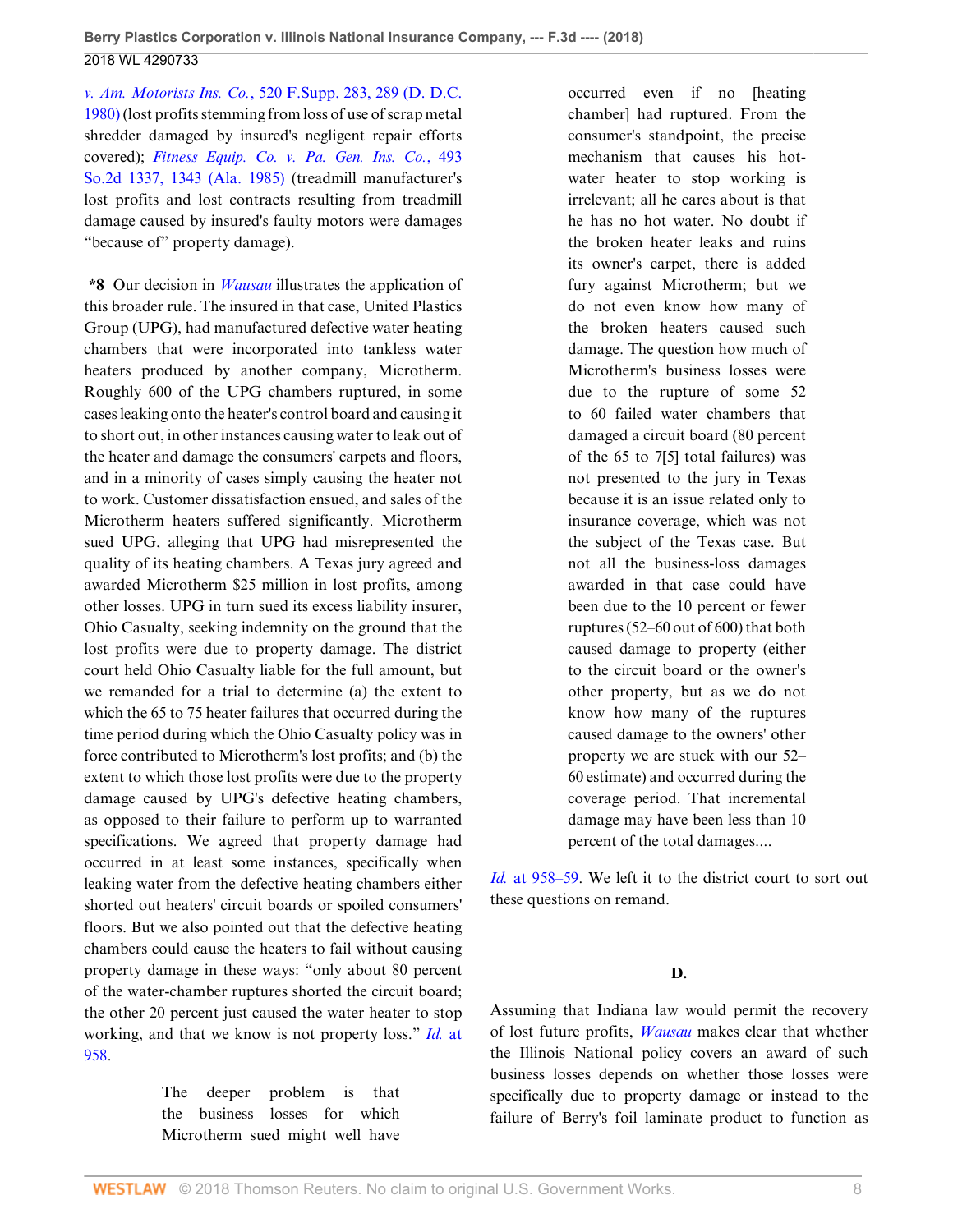<span id="page-8-0"></span>expected and warranted. The verdict against Berry in the *[Packgen](http://www.westlaw.com/Link/Document/FullText?findType=Y&serNum=2040866806&pubNum=0000506&originatingDoc=Ia5a48e10b53111e8b93ad6f77bf99296&refType=RP&originationContext=document&vr=3.0&rs=cblt1.0&transitionType=DocumentItem&contextData=(sc.UserEnteredCitation))* litigation does not answer this question, as the contract and warranty theories on which Packgen prevailed turned on the failure of Berry's product to satisfy agreed-upon or implied criteria rather than the occurrence and consequences of any property damage. Berry's briefs elide the distinction between the two possible causes of Packgen's losses, <sup>[6](#page-11-5)</sup> but the distinction is critical to Berry's case for indemnification. Berry's own argument is that the "because of" language in the policy requires that Berry be indemnified for Packgen's business losses so long as they were caused by property damage. Certainly it is possible to imagine a set of facts in which this causal nexus could be established, but it is equally possible to imagine scenarios in which none or only a portion of Packgen's profits were due to property damage as opposed to the failure of Berry's product to function as warranted, just as we explained in *[Wausau](http://www.westlaw.com/Link/Document/FullText?findType=Y&serNum=2014713686&pubNum=0000506&originatingDoc=Ia5a48e10b53111e8b93ad6f77bf99296&refType=RP&originationContext=document&vr=3.0&rs=cblt1.0&transitionType=DocumentItem&contextData=(sc.UserEnteredCitation))*.

**\*9** To begin with the latter possibility: Imagine that CRI, when it received its very first shipment of IBCs from Packgen, had performed its own precautionary inspection and testing of one or more containers (not yet filled with catalyst) and discerned that the foil laminate was not up to the task for which it was designed. Perhaps CRI would only be able to reach this conclusion if the foil product actually delaminated and "damaged" the container by causing it to begin coming apart, just as we know it did come apart in multiple instances when CRI put the containers into use. But in the testing/inspection scenario we are hypothesizing, any actual property damage would necessarily be limited. What would matter, from CRI's perspective, is that the container (and, in particular, Berry's foil/polypropylene laminate) failed to perform as expected. Given the nature of CRI's business and the purposes for which it intended to use the IBCs—carrying a flammable material—the reliability of the containers would be of the utmost concern to CRI. Once inspection and testing revealed that the containers might fail, expose the catalyst, and thereby present the risk of fire or explosion, CRI might well decide to cancel its orders for the IBCs, just as it did after multiple failures occurred in practice. In our scenario, it would be easy to see why Packgen's ensuing commercial losses would be due largely, if not exclusively, to the failure of the product to perform as warranted rather than any limited property damage that occurred in testing. A jury might very well still hold Berry liable for breach of contract and warranty in that scenario, but Illinois National would not be required to indemnify Berry for an award of Packgen's lost profits, as those losses would not be attributable to property damage.

On the other hand, it is possible to imagine scenarios in which Berry's component (and the IBCs into which it was incorporated) does not simply fail to perform, but fails in a disastrous way resulting in grievous injury to Packgen's customer. We know from the *[Packgen](http://www.westlaw.com/Link/Document/FullText?findType=Y&serNum=2040866806&pubNum=0000506&originatingDoc=Ia5a48e10b53111e8b93ad6f77bf99296&refType=RP&originationContext=document&vr=3.0&rs=cblt1.0&transitionType=DocumentItem&contextData=(sc.UserEnteredCitation))* trial record, for example, that some of the IBC failures resulted in fires when the catalyst within those containers was exposed to air. Suppose as we hypothesized earlier that such a fire spread and burned out of control, causing extensive damage to CRI's facility and existing stock of catalyst —all of that constituting "property damage" within the meaning of the Illinois National policy. (A similar fire occurring at a petroleum refinery upon receipt of an IBC containing fresh catalyst from CRI might produce even more devastating results.) CRI, naturally, would tell Packgen to drop dead in the wake of such a disaster. In such a scenario it would not be difficult to make the case that Packgen's lost future sales to CRI were due to the property damage that CRI experienced as opposed to the simple failure of product to perform as expected. And if the fire and damage achieved notoriety within the petroleum refining industry, one might say the same as to lost sales to other prospective customers.

<span id="page-8-1"></span>But Berry has made no effort, below or on appeal, to make such a case. Its primary contention in that regard is that collateral estoppel, or issue preclusion, bars Illinois National from attempting to contest the proposition that the losses awarded in the *[Packgen](http://www.westlaw.com/Link/Document/FullText?findType=Y&serNum=2040866806&pubNum=0000506&originatingDoc=Ia5a48e10b53111e8b93ad6f77bf99296&refType=RP&originationContext=document&vr=3.0&rs=cblt1.0&transitionType=DocumentItem&contextData=(sc.UserEnteredCitation))* suit were "because of" property damage.<sup>[7](#page-11-6)</sup> That contention is a non-starter, because the *[Packgen](http://www.westlaw.com/Link/Document/FullText?findType=Y&serNum=2040866806&pubNum=0000506&originatingDoc=Ia5a48e10b53111e8b93ad6f77bf99296&refType=RP&originationContext=document&vr=3.0&rs=cblt1.0&transitionType=DocumentItem&contextData=(sc.UserEnteredCitation))* jury was not presented with the questions that are dispositive of Illinois National's duty to indemnify Berry.

A fundamental prerequisite for treating a prior adjudication as conclusive in subsequent litigation is that the former necessarily resolved the same issue presented in the latter. *[Earl v. State Farm Mut. Auto. Ins. Co.](http://www.westlaw.com/Link/Document/FullText?findType=Y&serNum=2043613980&pubNum=0007902&originatingDoc=Ia5a48e10b53111e8b93ad6f77bf99296&refType=RP&fi=co_pp_sp_7902_1074&originationContext=document&vr=3.0&rs=cblt1.0&transitionType=DocumentItem&contextData=(sc.UserEnteredCitation)#co_pp_sp_7902_1074)*, 91 [N.E.3d 1066, 1074 n.5 \(Ind. App. 2018\)](http://www.westlaw.com/Link/Document/FullText?findType=Y&serNum=2043613980&pubNum=0007902&originatingDoc=Ia5a48e10b53111e8b93ad6f77bf99296&refType=RP&fi=co_pp_sp_7902_1074&originationContext=document&vr=3.0&rs=cblt1.0&transitionType=DocumentItem&contextData=(sc.UserEnteredCitation)#co_pp_sp_7902_1074) (quoting *[Afolabi v.](http://www.westlaw.com/Link/Document/FullText?findType=Y&serNum=2009456516&pubNum=0000578&originatingDoc=Ia5a48e10b53111e8b93ad6f77bf99296&refType=RP&fi=co_pp_sp_578_1175&originationContext=document&vr=3.0&rs=cblt1.0&transitionType=DocumentItem&contextData=(sc.UserEnteredCitation)#co_pp_sp_578_1175) Atl. Mortg. & Inv. Corp.*[, 849 N.E.2d 1170, 1175 \(Ind. App.](http://www.westlaw.com/Link/Document/FullText?findType=Y&serNum=2009456516&pubNum=0000578&originatingDoc=Ia5a48e10b53111e8b93ad6f77bf99296&refType=RP&fi=co_pp_sp_578_1175&originationContext=document&vr=3.0&rs=cblt1.0&transitionType=DocumentItem&contextData=(sc.UserEnteredCitation)#co_pp_sp_578_1175) [2006\)](http://www.westlaw.com/Link/Document/FullText?findType=Y&serNum=2009456516&pubNum=0000578&originatingDoc=Ia5a48e10b53111e8b93ad6f77bf99296&refType=RP&fi=co_pp_sp_578_1175&originationContext=document&vr=3.0&rs=cblt1.0&transitionType=DocumentItem&contextData=(sc.UserEnteredCitation)#co_pp_sp_578_1175) ); *see*, *e.g.*, *[Frankenmuth Mut. Ins. Co. v. Williams](http://www.westlaw.com/Link/Document/FullText?findType=Y&serNum=1997249169&pubNum=0000578&originatingDoc=Ia5a48e10b53111e8b93ad6f77bf99296&refType=RP&fi=co_pp_sp_578_678&originationContext=document&vr=3.0&rs=cblt1.0&transitionType=DocumentItem&contextData=(sc.UserEnteredCitation)#co_pp_sp_578_678) by Stevens*[, 690 N.E.2d 675, 678–79 \(Ind. 1997\)](http://www.westlaw.com/Link/Document/FullText?findType=Y&serNum=1997249169&pubNum=0000578&originatingDoc=Ia5a48e10b53111e8b93ad6f77bf99296&refType=RP&fi=co_pp_sp_578_678&originationContext=document&vr=3.0&rs=cblt1.0&transitionType=DocumentItem&contextData=(sc.UserEnteredCitation)#co_pp_sp_578_678) (where insured babysitter had consented to judgment on claim that her negligent supervision of child was cause of injuries child suffered when molested by babysitter's husband, insurer, having declined to defend insured in underlying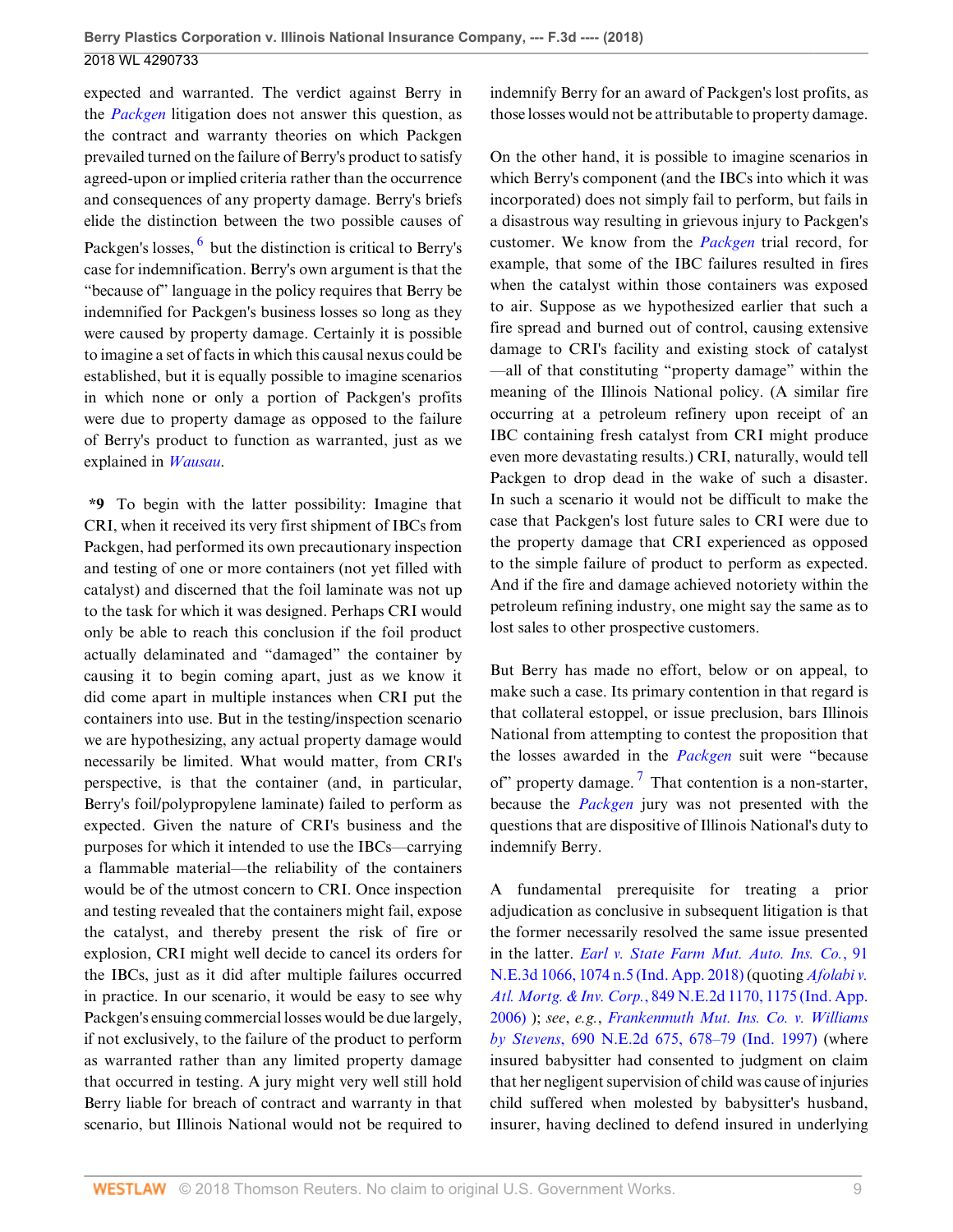action, was estopped from denying coverage on ground injuries to victim were result of intentional act; consent judgment embodied legal conclusion that injuries were result of insured's negligence).

**\*10** The *[Packgen](http://www.westlaw.com/Link/Document/FullText?findType=Y&serNum=2040866806&pubNum=0000506&originatingDoc=Ia5a48e10b53111e8b93ad6f77bf99296&refType=RP&originationContext=document&vr=3.0&rs=cblt1.0&transitionType=DocumentItem&contextData=(sc.UserEnteredCitation))* jury decided that Berry breached its agreement with Packgen as well as the implicit and explicit warranties it made to Packgen regarding its foil laminate and determined the losses that resulted from these breaches; the jury was not called upon to decide whether Berry's defective product resulted in property damage, let alone whether the losses that Packgen suffered were "because of" such damage. *See [Nat'l Union Fire Ins. Co. of](http://www.westlaw.com/Link/Document/FullText?findType=Y&serNum=2016363339&pubNum=0000506&originatingDoc=Ia5a48e10b53111e8b93ad6f77bf99296&refType=RP&fi=co_pp_sp_506_404&originationContext=document&vr=3.0&rs=cblt1.0&transitionType=DocumentItem&contextData=(sc.UserEnteredCitation)#co_pp_sp_506_404) [Pittsburgh, Pa. v. Puget Plastics Corp.](http://www.westlaw.com/Link/Document/FullText?findType=Y&serNum=2016363339&pubNum=0000506&originatingDoc=Ia5a48e10b53111e8b93ad6f77bf99296&refType=RP&fi=co_pp_sp_506_404&originationContext=document&vr=3.0&rs=cblt1.0&transitionType=DocumentItem&contextData=(sc.UserEnteredCitation)#co_pp_sp_506_404)*, *supra*, 532 F.3d at [404](http://www.westlaw.com/Link/Document/FullText?findType=Y&serNum=2016363339&pubNum=0000506&originatingDoc=Ia5a48e10b53111e8b93ad6f77bf99296&refType=RP&fi=co_pp_sp_506_404&originationContext=document&vr=3.0&rs=cblt1.0&transitionType=DocumentItem&contextData=(sc.UserEnteredCitation)#co_pp_sp_506_404) (jury in underlying action had no reason to consider whether damages constituted property damage within meaning of liability policy); *[Wausau Underwriters Ins. Co.](http://www.westlaw.com/Link/Document/FullText?findType=Y&serNum=2021362503&pubNum=0000999&originatingDoc=Ia5a48e10b53111e8b93ad6f77bf99296&refType=RP&originationContext=document&vr=3.0&rs=cblt1.0&transitionType=DocumentItem&contextData=(sc.UserEnteredCitation)) v. United Plastics Grp., Inc.*[, 2010 WL 538544, at \\*3 \(N.D.](http://www.westlaw.com/Link/Document/FullText?findType=Y&serNum=2021362503&pubNum=0000999&originatingDoc=Ia5a48e10b53111e8b93ad6f77bf99296&refType=RP&originationContext=document&vr=3.0&rs=cblt1.0&transitionType=DocumentItem&contextData=(sc.UserEnteredCitation)) [Ill. Feb. 10, 2010\)](http://www.westlaw.com/Link/Document/FullText?findType=Y&serNum=2021362503&pubNum=0000999&originatingDoc=Ia5a48e10b53111e8b93ad6f77bf99296&refType=RP&originationContext=document&vr=3.0&rs=cblt1.0&transitionType=DocumentItem&contextData=(sc.UserEnteredCitation)) (on remand from this court's decision in *[Wausau](http://www.westlaw.com/Link/Document/FullText?findType=Y&serNum=2021362503&pubNum=0000999&originatingDoc=Ia5a48e10b53111e8b93ad6f77bf99296&refType=RP&originationContext=document&vr=3.0&rs=cblt1.0&transitionType=DocumentItem&contextData=(sc.UserEnteredCitation))*, *supra* ) ("While an underlying trial and verdict may certainly bear upon an insurer's duty to indemnify, issues exclusively relevant to coverage, as opposed to liability, are typically not litigated in an underlying case. As a result, courts may consider additional evidence when deciding later indemnification actions.") (citations omitted); *[Nat'l Union Fire Ins. Co. of Pittsburgh, Pa.](http://www.westlaw.com/Link/Document/FullText?findType=Y&serNum=2019923399&pubNum=0000999&originatingDoc=Ia5a48e10b53111e8b93ad6f77bf99296&refType=RP&originationContext=document&vr=3.0&rs=cblt1.0&transitionType=DocumentItem&contextData=(sc.UserEnteredCitation)) v. Reichhold*[, 2009 WL 3125483, at \\*5 \(M.D.N.C. Sep.](http://www.westlaw.com/Link/Document/FullText?findType=Y&serNum=2019923399&pubNum=0000999&originatingDoc=Ia5a48e10b53111e8b93ad6f77bf99296&refType=RP&originationContext=document&vr=3.0&rs=cblt1.0&transitionType=DocumentItem&contextData=(sc.UserEnteredCitation)) [30, 2009\)](http://www.westlaw.com/Link/Document/FullText?findType=Y&serNum=2019923399&pubNum=0000999&originatingDoc=Ia5a48e10b53111e8b93ad6f77bf99296&refType=RP&originationContext=document&vr=3.0&rs=cblt1.0&transitionType=DocumentItem&contextData=(sc.UserEnteredCitation)) ("while neither party may 'relitigate' issues that have been determined in the underlying cases, the Court concludes that the underlying cases did not resolve whether the damages were for 'property damage' and it will be for the jury in this present case to determine what proportion of Reichhold's liability in the underlying claims was because of 'property damage' under the terms of the policies").

Whether and to what extent Packgen's losses were due to property damage, as opposed to the failure of Berry's product to perform as promised, are the questions dispositive of Illinois National's duty to indemnify Berry, and our decision in *[Wausau](http://www.westlaw.com/Link/Document/FullText?findType=Y&serNum=2014713686&pubNum=0000999&originatingDoc=Ia5a48e10b53111e8b93ad6f77bf99296&refType=RP&originationContext=document&vr=3.0&rs=cblt1.0&transitionType=DocumentItem&contextData=(sc.UserEnteredCitation))* leaves no doubt that these are issues which must be independently resolved here: *[Wausau](http://www.westlaw.com/Link/Document/FullText?findType=Y&serNum=2014713686&pubNum=0000999&originatingDoc=Ia5a48e10b53111e8b93ad6f77bf99296&refType=RP&originationContext=document&vr=3.0&rs=cblt1.0&transitionType=DocumentItem&contextData=(sc.UserEnteredCitation))* expressly held that the incremental harm attributable to property damage "was a key issue that the district judge should have tried" in the indemnity action "rather than supposing it to have been resolved by the Texas jury" in the underlying liability action. [512 F.3d at 959](http://www.westlaw.com/Link/Document/FullText?findType=Y&serNum=2014713686&pubNum=0000506&originatingDoc=Ia5a48e10b53111e8b93ad6f77bf99296&refType=RP&fi=co_pp_sp_506_959&originationContext=document&vr=3.0&rs=cblt1.0&transitionType=DocumentItem&contextData=(sc.UserEnteredCitation)#co_pp_sp_506_959).

Apart from its meritless invocation of issue preclusion, Berry has not outlined a case for the notion that some or all of the lost profits awarded by the *[Packgen](http://www.westlaw.com/Link/Document/FullText?findType=Y&serNum=2040866806&pubNum=0000506&originatingDoc=Ia5a48e10b53111e8b93ad6f77bf99296&refType=RP&originationContext=document&vr=3.0&rs=cblt1.0&transitionType=DocumentItem&contextData=(sc.UserEnteredCitation))* jury were the result of property damage, nor has it asked for the opportunity to present such a case to the factfinder as our decision in *[Wausau](http://www.westlaw.com/Link/Document/FullText?findType=Y&serNum=2014713686&pubNum=0000506&originatingDoc=Ia5a48e10b53111e8b93ad6f77bf99296&refType=RP&originationContext=document&vr=3.0&rs=cblt1.0&transitionType=DocumentItem&contextData=(sc.UserEnteredCitation))* envisions. Berry implicitly presumes that because its product failed in such a way as to cause property damage (*i.e.,* the foil/polypropylene product delaminated and rendered the IBCs useless), *all* damages resulting from the failure of its component were necessarily "because" of property damage.

Equating the failure of its product to perform as expected (and warranted) with property damage is both wrong, for the reasons we have already discussed, and inconsistent with our reasoning in *[Wausau](http://www.westlaw.com/Link/Document/FullText?findType=Y&serNum=2014713686&pubNum=0000506&originatingDoc=Ia5a48e10b53111e8b93ad6f77bf99296&refType=RP&originationContext=document&vr=3.0&rs=cblt1.0&transitionType=DocumentItem&contextData=(sc.UserEnteredCitation))*. For purposes of establishing its right to indemnity, Berry may well have a case to make for the notion that the property damage its product caused incrementally increased Packgen's losses. In contrast to the defective water-heating chamber at issue in *[Wausau](http://www.westlaw.com/Link/Document/FullText?findType=Y&serNum=2014713686&pubNum=0000506&originatingDoc=Ia5a48e10b53111e8b93ad6f77bf99296&refType=RP&originationContext=document&vr=3.0&rs=cblt1.0&transitionType=DocumentItem&contextData=(sc.UserEnteredCitation))*, for example, Berry's foil laminate was an integral part of the IBC and it is difficult to imagine ways in which it could fail without damaging the overall container. *Cf. [Konrad Marine, Inc. v. Marine](http://www.westlaw.com/Link/Document/FullText?findType=Y&serNum=2030355445&pubNum=0000595&originatingDoc=Ia5a48e10b53111e8b93ad6f77bf99296&refType=RP&originationContext=document&vr=3.0&rs=cblt1.0&transitionType=DocumentItem&contextData=(sc.UserEnteredCitation)) Assocs., Inc.*[, 348 Wis.2d 264, 831 N.W.2d 825 \(table\),](http://www.westlaw.com/Link/Document/FullText?findType=Y&serNum=2030355445&pubNum=0000595&originatingDoc=Ia5a48e10b53111e8b93ad6f77bf99296&refType=RP&originationContext=document&vr=3.0&rs=cblt1.0&transitionType=DocumentItem&contextData=(sc.UserEnteredCitation)) [2013 WL 1580354, at \\*5 \(Wis. Ct. App. April 16, 2013\)](http://www.westlaw.com/Link/Document/FullText?findType=Y&serNum=2030355445&pubNum=0000595&originatingDoc=Ia5a48e10b53111e8b93ad6f77bf99296&refType=RP&originationContext=document&vr=3.0&rs=cblt1.0&transitionType=DocumentItem&contextData=(sc.UserEnteredCitation)) (non-precedential decision) (declining to parse source of consequential lost profits) ("Here, there was physical injury to some or all of the stern drives when the teeth sheared off the gears. One can reasonably infer that the additional harm, above and beyond the gear failure, contributed to customers' perceptions regarding the stern drives."). But Berry does not endeavor to make such a case. We point out in this regard that the fires which accompanied some of the IBC failures lend additional plausibility to the notion that it may have been the property damage, and not the simple failure of Berry's foil laminate to perform as expected, that frightened CRI and petroleum refiners away from Packgen's containers; but Berry's briefs barely mention these incidents. As we have said, Berry equates the failure of its product to perform with property damage, and presumes that all of the six-plus million dollars in lost profits the *[Packgen](http://www.westlaw.com/Link/Document/FullText?findType=Y&serNum=2040866806&pubNum=0000506&originatingDoc=Ia5a48e10b53111e8b93ad6f77bf99296&refType=RP&originationContext=document&vr=3.0&rs=cblt1.0&transitionType=DocumentItem&contextData=(sc.UserEnteredCitation))* jury awarded for the former are damages "because of" the latter. That premise is incorrect, and because Berry's appeal is founded on that premise alone, it has waived any contention that we should, as in *[Wausau](http://www.westlaw.com/Link/Document/FullText?findType=Y&serNum=2014713686&pubNum=0000506&originatingDoc=Ia5a48e10b53111e8b93ad6f77bf99296&refType=RP&originationContext=document&vr=3.0&rs=cblt1.0&transitionType=DocumentItem&contextData=(sc.UserEnteredCitation))*, remand for further proceedings.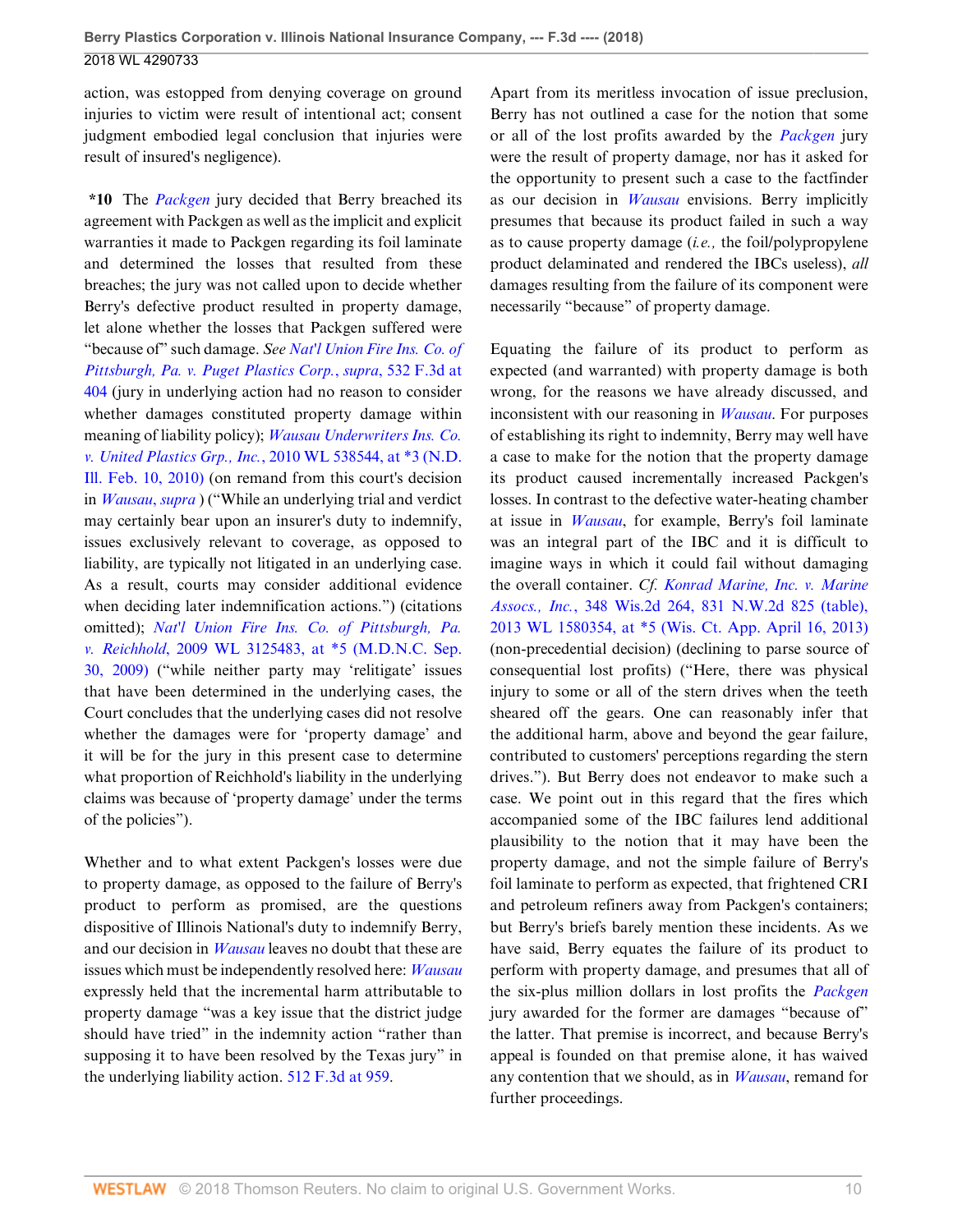**\*11** There is another point to be made before we conclude with this subject. The *[Packgen](http://www.westlaw.com/Link/Document/FullText?findType=Y&serNum=2040866806&pubNum=0000506&originatingDoc=Ia5a48e10b53111e8b93ad6f77bf99296&refType=RP&originationContext=document&vr=3.0&rs=cblt1.0&transitionType=DocumentItem&contextData=(sc.UserEnteredCitation))* jury award was based on the expert Filler's 10-year projection. Apparently Filler, in consultation with Packgen's president, estimated that it would take five years for the petroleum industry to forget about the failure of Packgen's IBCs and another five years beyond that for Packgen to attain the same level of IBC sales it was making in April 2008. Part of Berry's burden in establishing that the monetary damages the *[Packgen](http://www.westlaw.com/Link/Document/FullText?findType=Y&serNum=2040866806&pubNum=0000506&originatingDoc=Ia5a48e10b53111e8b93ad6f77bf99296&refType=RP&originationContext=document&vr=3.0&rs=cblt1.0&transitionType=DocumentItem&contextData=(sc.UserEnteredCitation))* verdict required it to pay were "because of" property damage is to show that the full 10 years of projected losses were attributable to such damage. That task becomes more difficult the further one projects out from the April 2008 failure of Berry's product. It might be reasonable to attribute a shorter period of Packgen's business losses to the property damage inflicted by Berry's bad run of laminate. But to retroactively guarantee Packgen's profits for such a lengthy period of time particularly for a new product without a record of reliable service and sales—looks much more like the policy is being used to insure the commercial expectations Packgen harbored based on Berry's representations and warranties as to how its laminate product would perform. Absent proof that the property damage itself was so egregious as to ruin Packgen's reputation in the industry, such a result would be inconsistent with the scope, terms, and purpose of the policy.

These are the sorts of considerations that would have to be sorted out in a trial on the question of coverage. But as we have said, Berry has not asked for such a trial, nor has it laid out what case it would make at such a trial to warrant indemnity, in whole or in part, for the *[Packgen](http://www.westlaw.com/Link/Document/FullText?findType=Y&serNum=2040866806&pubNum=0000506&originatingDoc=Ia5a48e10b53111e8b93ad6f77bf99296&refType=RP&originationContext=document&vr=3.0&rs=cblt1.0&transitionType=DocumentItem&contextData=(sc.UserEnteredCitation))* jury's award of lost profits.

# **E.**

We need finally say only a relative few words about Berry's bad faith claim. The Indiana Supreme Court recognized in *[Erie Ins. Co. v. Hickman](http://www.westlaw.com/Link/Document/FullText?findType=Y&serNum=1993206340&pubNum=0000578&originatingDoc=Ia5a48e10b53111e8b93ad6f77bf99296&refType=RP&originationContext=document&vr=3.0&rs=cblt1.0&transitionType=DocumentItem&contextData=(sc.UserEnteredCitation))*, 622 N.E.2d 515 [\(Ind. 1993\)](http://www.westlaw.com/Link/Document/FullText?findType=Y&serNum=1993206340&pubNum=0000578&originatingDoc=Ia5a48e10b53111e8b93ad6f77bf99296&refType=RP&originationContext=document&vr=3.0&rs=cblt1.0&transitionType=DocumentItem&contextData=(sc.UserEnteredCitation)), that an insurer may be held liable in tort for a failure to deal with its insured in good faith. Berry's claim that Illinois National breached its duty of good faith is premised on Illinois National's refusal to participate in (and pledge money toward) pre-trial discussions of a possible settlement of the *[Packgen](http://www.westlaw.com/Link/Document/FullText?findType=Y&serNum=2040866806&pubNum=0000506&originatingDoc=Ia5a48e10b53111e8b93ad6f77bf99296&refType=RP&originationContext=document&vr=3.0&rs=cblt1.0&transitionType=DocumentItem&contextData=(sc.UserEnteredCitation))* suit, notwithstanding Federal's own tender of its \$1 million policy limit toward such a settlement. That refusal, Berry contends, nixed the prospects for settlement and instead left Berry on the hook for the substantial award of damages later imposed by the *[Packgen](http://www.westlaw.com/Link/Document/FullText?findType=Y&serNum=2040866806&pubNum=0000506&originatingDoc=Ia5a48e10b53111e8b93ad6f77bf99296&refType=RP&originationContext=document&vr=3.0&rs=cblt1.0&transitionType=DocumentItem&contextData=(sc.UserEnteredCitation))* jury. Berry adds that the district court's rejection of this claim was premature, as Berry had not yet had the opportunity to engage in discovery as to what Illinois National knew about the meaning of the policy's "because of" language and its (private) reasons for refusing to contribute funds toward a possible settlement of the *[Packgen](http://www.westlaw.com/Link/Document/FullText?findType=Y&serNum=2040866806&pubNum=0000506&originatingDoc=Ia5a48e10b53111e8b93ad6f77bf99296&refType=RP&originationContext=document&vr=3.0&rs=cblt1.0&transitionType=DocumentItem&contextData=(sc.UserEnteredCitation))* litigation.

Like the district court, however, we are not convinced that Berry has a plausible claim of bad faith to pursue. From the start, Illinois National's position has been that Packgen's loss of future business was not the sort of loss that could be attributed to property damage. Given precedents such as *[Penda](http://www.westlaw.com/Link/Document/FullText?findType=Y&serNum=1992155257&pubNum=0000350&originatingDoc=Ia5a48e10b53111e8b93ad6f77bf99296&refType=RP&originationContext=document&vr=3.0&rs=cblt1.0&transitionType=DocumentItem&contextData=(sc.UserEnteredCitation))* and *[Ready Pac](http://www.westlaw.com/Link/Document/FullText?findType=Y&serNum=2024867101&pubNum=0004637&originatingDoc=Ia5a48e10b53111e8b93ad6f77bf99296&refType=RP&originationContext=document&vr=3.0&rs=cblt1.0&transitionType=DocumentItem&contextData=(sc.UserEnteredCitation))*, and the unsettled nature of Indiana law on this point, this was not an objectively unreasonable position for Illinois National to take. Moreover, even under the more liberal approach to commercial losses reflected in cases like *[Wausau](http://www.westlaw.com/Link/Document/FullText?findType=Y&serNum=2014713686&pubNum=0000506&originatingDoc=Ia5a48e10b53111e8b93ad6f77bf99296&refType=RP&originationContext=document&vr=3.0&rs=cblt1.0&transitionType=DocumentItem&contextData=(sc.UserEnteredCitation))*, Berry would still have to demonstrate a causal link between any such losses and the property damage that its defective component caused.

The *[Hickman](http://www.westlaw.com/Link/Document/FullText?findType=Y&serNum=1993206340&pubNum=0000578&originatingDoc=Ia5a48e10b53111e8b93ad6f77bf99296&refType=RP&originationContext=document&vr=3.0&rs=cblt1.0&transitionType=DocumentItem&contextData=(sc.UserEnteredCitation))* decision indicates that a genuine dispute as to whether an insured has a valid claim under the policy or as to the amount of such a claim will not establish breach of the insurer's duty of good faith; such a breach occurs when the insurer "denies liability knowing that there is no rational, principled basis for doing so." [622 N.E.2d](http://www.westlaw.com/Link/Document/FullText?findType=Y&serNum=1993206340&pubNum=0000578&originatingDoc=Ia5a48e10b53111e8b93ad6f77bf99296&refType=RP&fi=co_pp_sp_578_520&originationContext=document&vr=3.0&rs=cblt1.0&transitionType=DocumentItem&contextData=(sc.UserEnteredCitation)#co_pp_sp_578_520) [at 520](http://www.westlaw.com/Link/Document/FullText?findType=Y&serNum=1993206340&pubNum=0000578&originatingDoc=Ia5a48e10b53111e8b93ad6f77bf99296&refType=RP&fi=co_pp_sp_578_520&originationContext=document&vr=3.0&rs=cblt1.0&transitionType=DocumentItem&contextData=(sc.UserEnteredCitation)#co_pp_sp_578_520); *see also [Freidline v. Shelby Ins. Co.](http://www.westlaw.com/Link/Document/FullText?findType=Y&serNum=2002549569&pubNum=0000578&originatingDoc=Ia5a48e10b53111e8b93ad6f77bf99296&refType=RP&fi=co_pp_sp_578_40&originationContext=document&vr=3.0&rs=cblt1.0&transitionType=DocumentItem&contextData=(sc.UserEnteredCitation)#co_pp_sp_578_40)*, 774 N.E.2d [37, 40 \(Ind. 2002\).](http://www.westlaw.com/Link/Document/FullText?findType=Y&serNum=2002549569&pubNum=0000578&originatingDoc=Ia5a48e10b53111e8b93ad6f77bf99296&refType=RP&fi=co_pp_sp_578_40&originationContext=document&vr=3.0&rs=cblt1.0&transitionType=DocumentItem&contextData=(sc.UserEnteredCitation)#co_pp_sp_578_40) Our decision here leaves open the possibility that the Indiana Supreme Court *might* treat an award of lost profits or injury to goodwill as compensable under a liability policy when those losses are indeed caused by property damage as opposed to the simple failure of the insured's product to perform as expected. Whether Berry could make that showing (and as to what portion of Packgen's losses) was never a foregone conclusion and even now remains open to reasonable debate given Berry's failure to make a case on this point. *See id.* [at 42–43](http://www.westlaw.com/Link/Document/FullText?findType=Y&serNum=2002549569&pubNum=0000578&originatingDoc=Ia5a48e10b53111e8b93ad6f77bf99296&refType=RP&fi=co_pp_sp_578_42&originationContext=document&vr=3.0&rs=cblt1.0&transitionType=DocumentItem&contextData=(sc.UserEnteredCitation)#co_pp_sp_578_42). Remanding for discovery, as Berry insists we should do in the hope that it might discover evidence that Illinois National privately believed something contrary to its public position as to its liability for lost profits, *cf. [Monroe](http://www.westlaw.com/Link/Document/FullText?findType=Y&serNum=2006876658&pubNum=0000578&originatingDoc=Ia5a48e10b53111e8b93ad6f77bf99296&refType=RP&fi=co_pp_sp_578_976&originationContext=document&vr=3.0&rs=cblt1.0&transitionType=DocumentItem&contextData=(sc.UserEnteredCitation)#co_pp_sp_578_976) [Guar. Ins. Co. v. Magwerks Corp.](http://www.westlaw.com/Link/Document/FullText?findType=Y&serNum=2006876658&pubNum=0000578&originatingDoc=Ia5a48e10b53111e8b93ad6f77bf99296&refType=RP&fi=co_pp_sp_578_976&originationContext=document&vr=3.0&rs=cblt1.0&transitionType=DocumentItem&contextData=(sc.UserEnteredCitation)#co_pp_sp_578_976)*, 829 N.E.2d 968, 976–77 [\(Ind. 2005\)](http://www.westlaw.com/Link/Document/FullText?findType=Y&serNum=2006876658&pubNum=0000578&originatingDoc=Ia5a48e10b53111e8b93ad6f77bf99296&refType=RP&fi=co_pp_sp_578_976&originationContext=document&vr=3.0&rs=cblt1.0&transitionType=DocumentItem&contextData=(sc.UserEnteredCitation)#co_pp_sp_578_976) (insurer had essentially acknowledged prior to insured's suit that roof collapse met criteria for coverage),